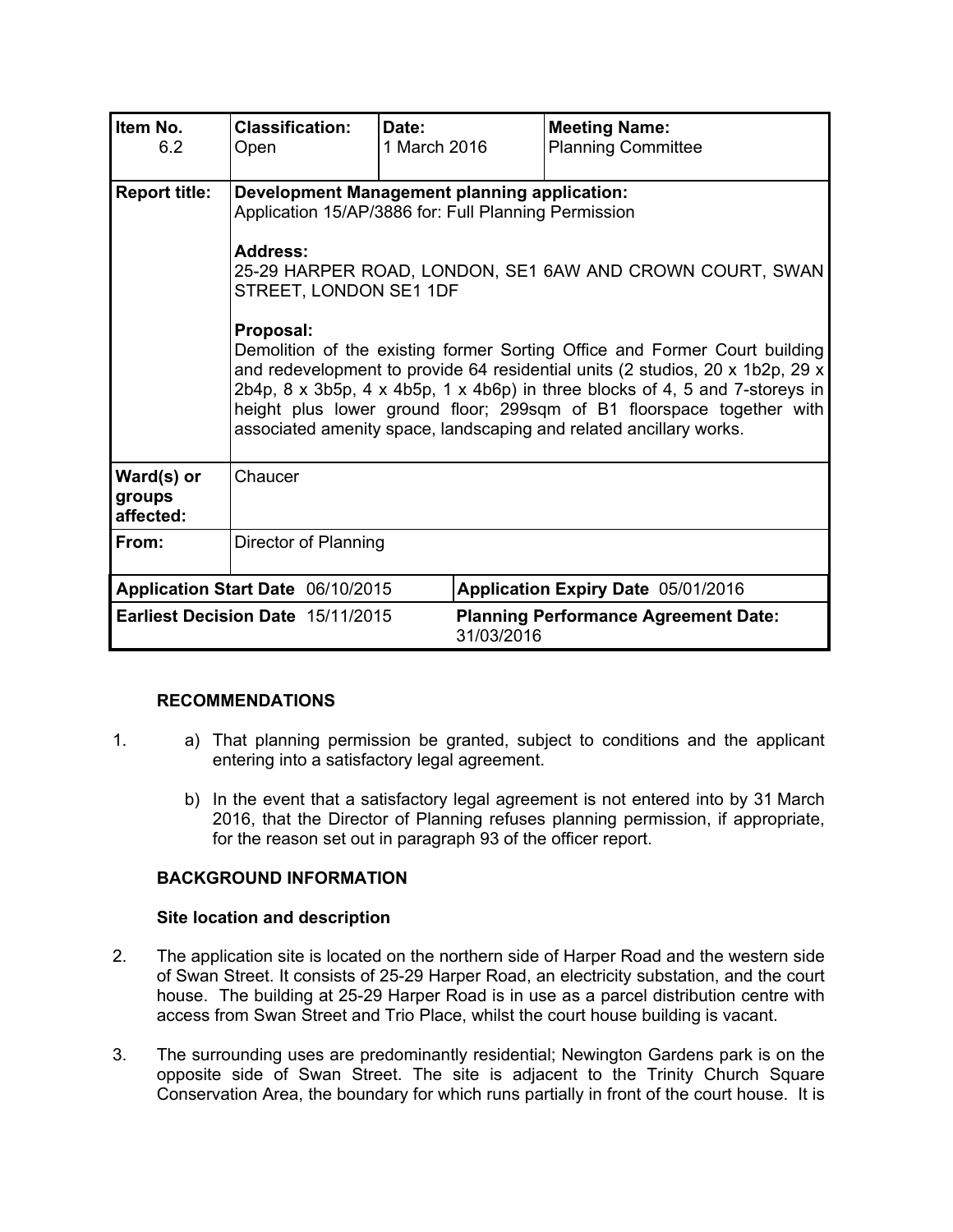adjacent to the grade II listed Inner London Sessions Court, and is within the setting of listed buildings on Trinity Street and in Trinity Church Square. Borough High Street is approximately 75m to the west of the site.

## **Details of proposal**

- 4. Full planning permission is sought for the erection of a part 4, part 7-storey building plus basement comprising 64 flats and 299sqm of business floorspace, following the demolition of the existing buildings on the site. The proposed development is described in the submission as three connected blocks, 1, 2 and 3.
- 5. Block 1: This would be located on the corner of Harper Road and Swan Street and would be 7 storeys high with the top two floors set back (27m AOD). It would contain a residential lobby, B1 office floorspace and a substation at ground floor level, storage space and cycle parking at lower ground floor level, residential units on the upper floors and a roof garden. This block would be finished in a pale cream brick, with bronze aluminium window frames and glass balustrades to the balconies; the top two floors would be constructed of glass, steel and gold anodised aluminium. There would be a courtyard and parking area at the rear accommodating four accessible car parking spaces, accessed from Trio Place.
- 6. Block 2: This block would front Swan Street and would be 5-storeys high (19.41m AOD). It would be wholly residential, with duplex units spanning the lower ground and ground floor levels and a mix of flats and duplexes above. It would be finished in a light brown stock brick, with aluminium windows, reconstituted stone window lintels and projecting bay and a bronze anodised aluminium roof.
- 7. Block 3: This block would front Swan Street and would be 4-storeys high (16.41m AOD), sitting where the existing court building is located. It would contain duplex units at lower ground and ground floor levels and flats above. It would be finished with a soft red brick, with white aluminium windows and dark bronze zinc or anodised aluminium roof. There would be private and communal amenity space at the rear of blocks 2 and 3, running parallel with Trio Place.

## Amendments

8. The plans have been amended to incorporate a small turning head at the rear of the site on Trio Place, window sizes have been enlarged and balcony positions adjusted to the rear of block 1, and the lower ground floor levels in blocks 2 and 3 have been raised.

## 9. **Planning history**

01/AP/0915 Application type: Full Planning Permission (FUL) Alterations to Harper Road/Swan Street elevations

Decision date 14/08/2001 Decision: Grant (GRA)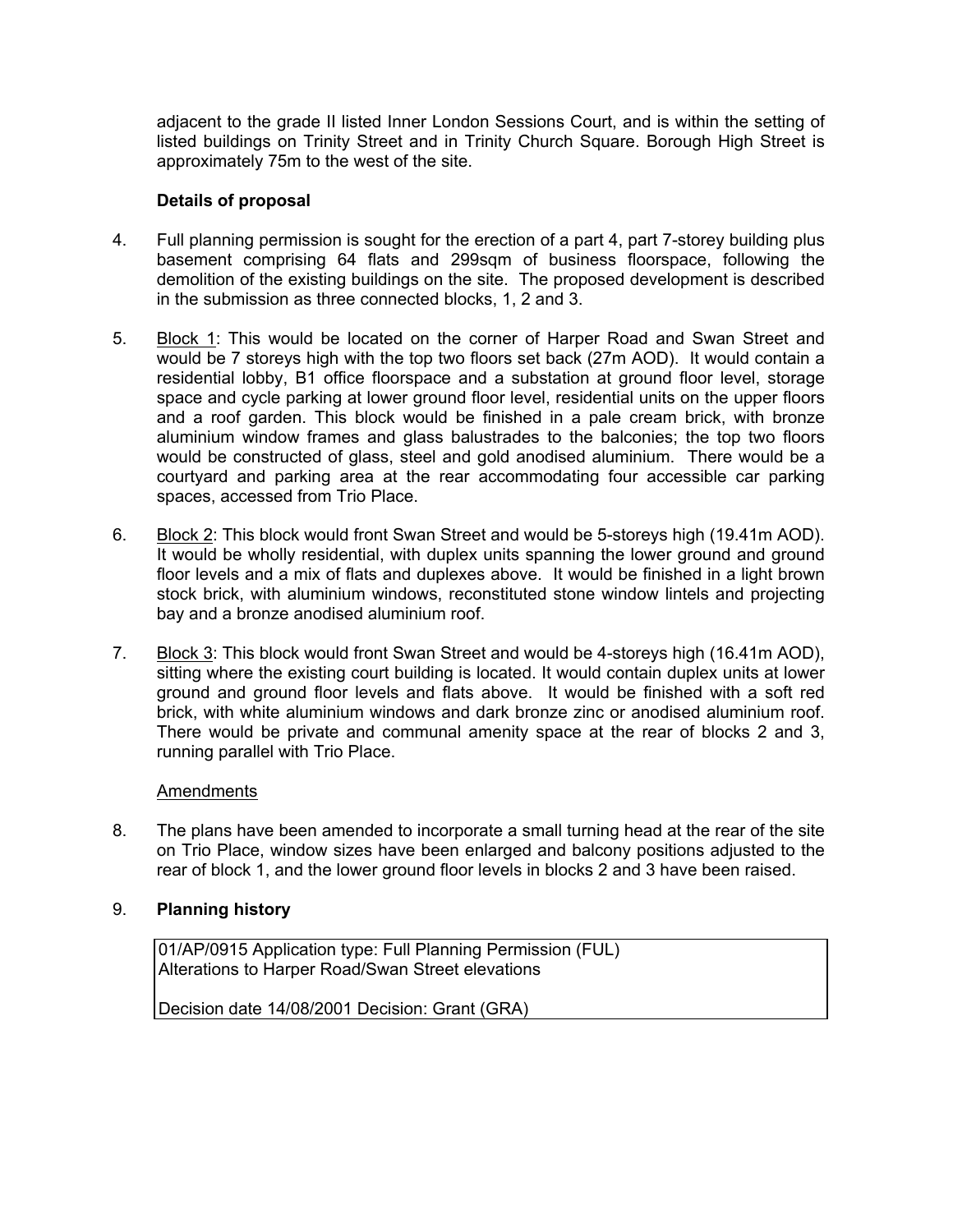06/AP/2303 Outline Permission was REFUSED on 28/03/2007 for the demolition of existing building and development of 50 residential units. The reasons for refusal comprise a lack of adequate detailed information to demonstrate that the development could be suitably accommodated on the site; failure to demonstrate that the scheme would not compromise the efficient development of Proposal Site 10P; the height and massing of the development would be out of character with the area; the proposal did not make adequate provision to mitigate its impacts; and the proposal lacked a transport assessment and travel plan, a sustainability assessment and a flood risk assessment.

10. Pre-application advice was provided in advance of this application, the details of which are held electronically by the Local Planning Authority. A number of meetings were held with the applicant prior to the submission of this application. Discussions centred around the provision of community floorspace, the layout, height, scale and massing of the development, impact upon neighbouring properties and nearby heritage assets, the quality of accommodation to be provided, affordable housing, and transport impacts.

# **Planning history of adjoining sites of adjoining sites**.

## 11. 325 Borough High Street

13/AP/0145 Planning permission was GRANTED on 19/03/2013 for demolition of existing 3 storey (plus basement) building and the erection of a 6 storey (plus basement) mixed use development comprising: - Commercial [A1,A2 and B1] space at basement and ground level - 5 no. two bedroom residential apartment units on the floors above.

## **KEY ISSUES FOR CONSIDERATION**

#### **Summary of main issues**

- 12. The main issues to be considered in respect of this application are:
	- Principle in terms of land uses
	- Environmental impact assessment
	- Design and impact upon the setting of adjacent listed buildings and conservation areas
	- Density
	- Affordable housing
	- Housing mix
	- Quality of accommodation
	- Wheelchair accessible housing
	- Impact upon the amenity of neighbouring occupiers
	- Transport
	- Trees and landscaping
	- Planning obligations
	- Community infrastructure levy
	- Sustainable development implications
	- Archaeology
	- Flood risk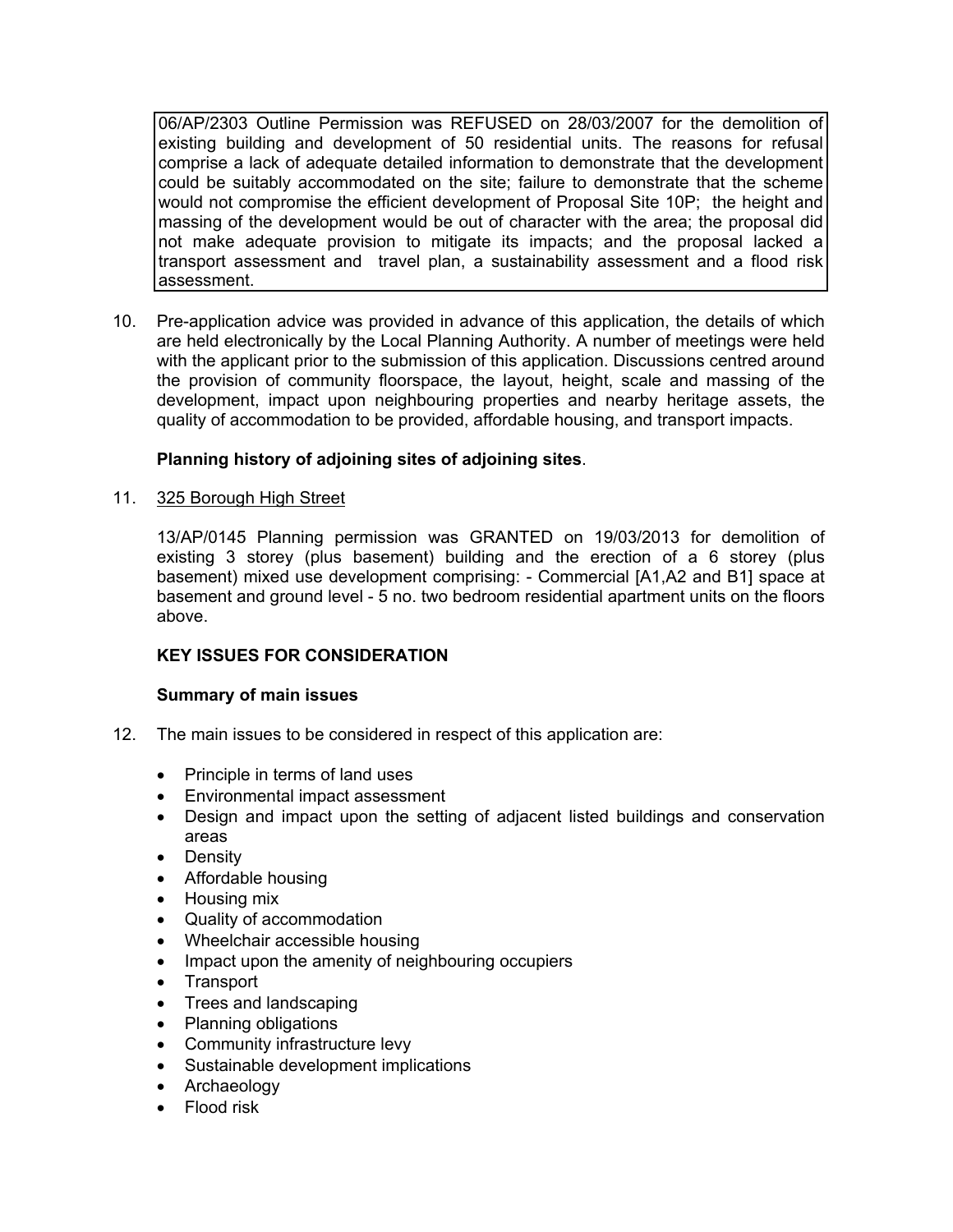- Ecology
- Air quality
- Contaminated land
- Statement of community involvement

## **Planning policy**

- 13. The southern part of the site which contains 25-29 Harper Road forms part of proposal site 10P within the adopted Core Strategy, which also incorporates 23 Harper Road which adjoins to the west. It is designated for residential use with no other acceptable or permitted uses, and it has an estimated capacity of 60 units; the court house building is not subject to any particular land use designations. The site forms part of an archaeological priority zone (APZ), the central activity zone and an air quality management area.
- 14. National Planning Policy Framework (the Framework)

Section 1 - Building a strong, competitive economy

- Section 4 Promoting sustainable transport
- Section 6 Delivering a wide choice of high quality homes
- Section 7 Requiring good design
- Section 8 Promoting healthy communities
- Section 10 Meeting the challenge of climate change, flooding and coastal change
- Section 11 Conserving and enhancing the natural environment
- Section 12 Conserving and enhancing the historic environment

National Planning Policy Guidance (2014)

15. London Plan July 2011 consolidated with revised early minor alterations October 2013

Policy 3.3 Increasing housing supply

- Policy 3.5 Quality and design of housing developments
- Policy 3.6 Children and young people's play and informal recreation facilities

Policy 3.7 Large residential developments

Policy 3.8 Housing choice

Policy 3.9 Mixed and balanced communities

Policy 3.10 Definition of affordable housing

Policy 3.11 Affordable housing targets

Policy 3.12 Negotiating affordable housing on individual private residential and mixed use schemes

Policy 3.13 Affordable housing thresholds

Policy 3.16 Protection and enhancement of social infrastructure

Policy 5.7 Renewable energy

Policy 5.8 Innovative energy technologies

Policy 5.11 Green roofs and development site environs

Policy 5.12 Flood risk management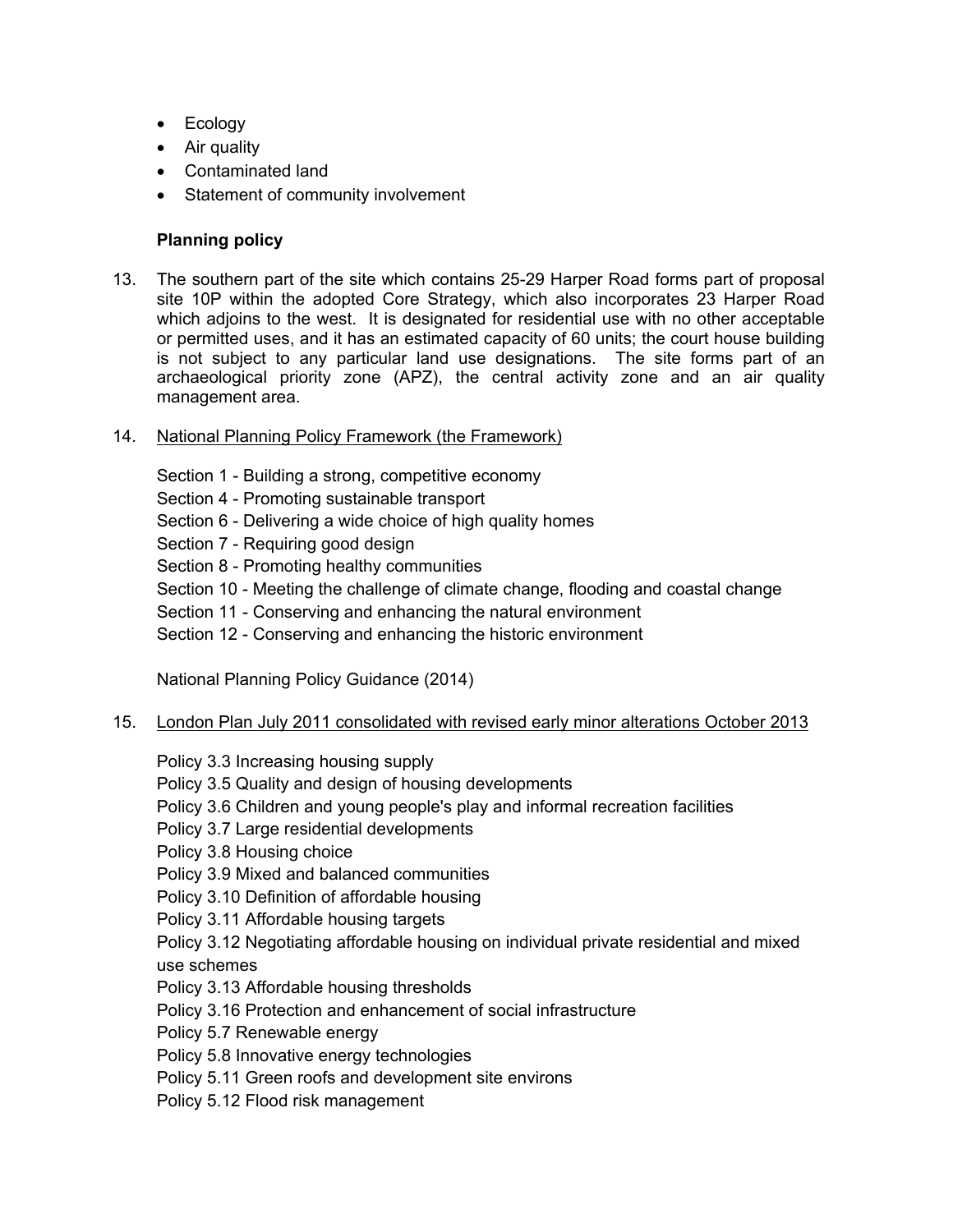Policy 5.13 Sustainable drainage Policy 5.21 Contaminated land Policy 6.9 Cycling Policy 6.10 Walking Policy 6.13 Parking Policy 7.2 An inclusive environment Policy 7.3 Designing out crime Policy 7.4 Local character Policy 7.6 Architecture Policy 7.7 Location and design of tall and large buildings Policy 7.8 Heritage assets and archaeology Policy 7.21 Trees and woodlands Policy 8.2 Planning obligations Policy 8.3 Community infrastructure levy

# 16. Core Strategy 2011

Strategic policy 1 - Sustainable development Strategic policy 2 - Sustainable transport Strategic policy 4 - Places for learning, enjoyment and healthy lifestyles Strategic policy 5 - Providing new homes Strategic policy 6 - Homes for people on different incomes Strategic policy 7 - Family homes Strategic policy 11 - Open spaces and wildlife Strategic policy 12 - Design and conservation Strategic policy 13 - High environmental standards Strategic policy 14 - Implementation and delivery

## Southwark Plan 2007 (July) - saved policies

17. The Council's cabinet on 19 March 2013, as required by paragraph 215 of the NPPF, considered the issue of compliance of Southwark Planning Policy with the National Planning Policy Framework. All policies and proposals were reviewed and the Council satisfied itself that the policies and proposals in use were in conformity with the NPPF. The resolution was that with the exception of Policy 1.8 (location of retail outside town centres) in the Southwark Plan all Southwark Plan policies are saved. Therefore due weight should be given to relevant policies in existing plans in accordance to their degree of consistency with the NPPF.

## Southwark Plan (2007) - saved policies

- 1.1 Access to employment opportunities
- 2.1 Enhancement of community facilities
- 2.5 Planning obligations
- 3.2 Protection of amenity
- 3.3 Sustainability assessment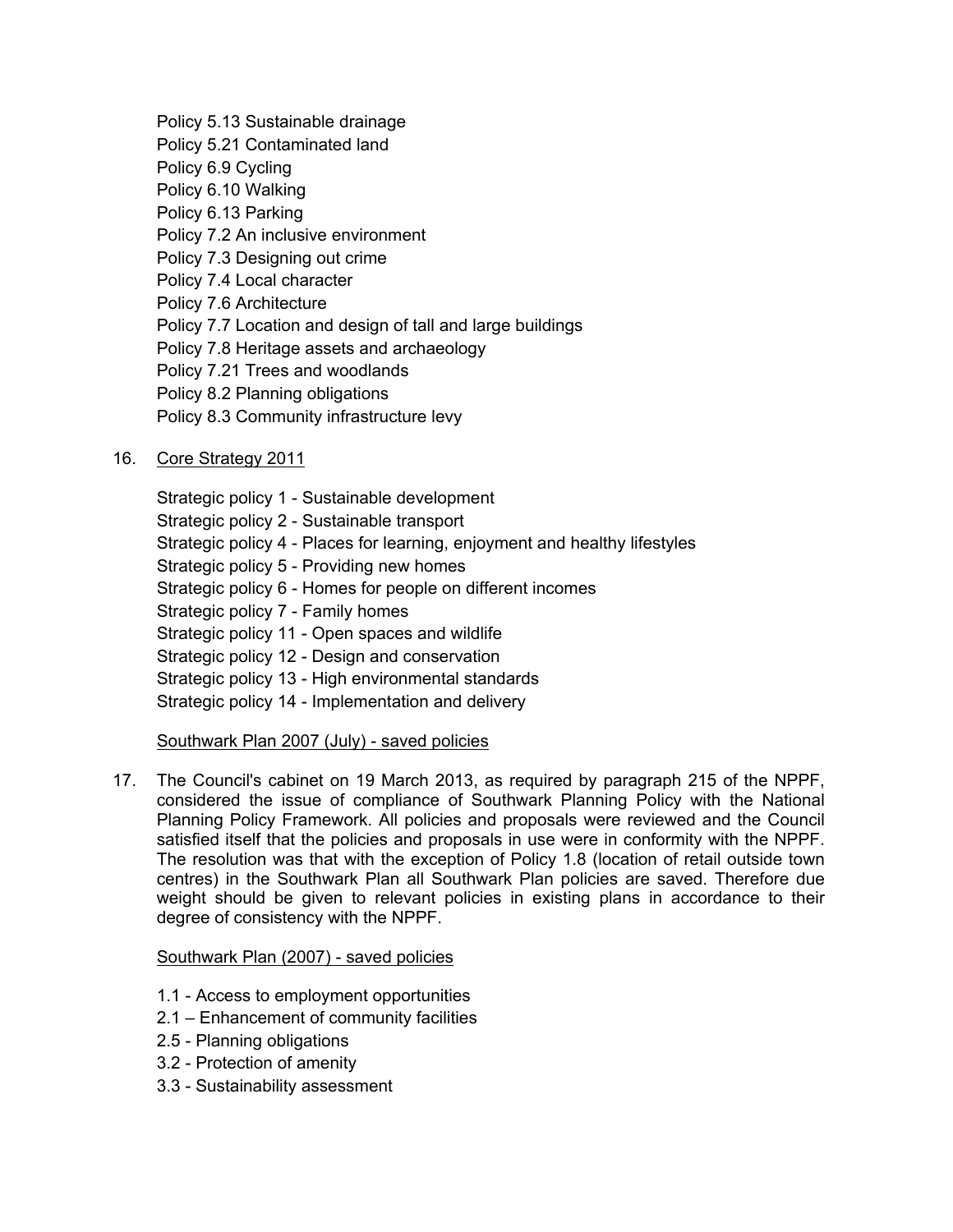- 3.4 Energy efficiency
- 3.6 Air quality
- 3.7 Waste reduction
- 3.9 Water
- 3.11 Efficient use of land
- 3.12 Quality in design
- 3.13 Urban design
- 3.14 Designing out crime
- 3.15 Conservation of the historic environment
- 3.18 Setting of listed buildings, conservation areas and world heritage sites
- 3.19 Archaeology
- 3.28 Biodiversity
- 4.2 Quality of residential accommodation
- 4.3 Mix of dwellings
- 4.4 Affordable housing
- 4.5 Wheelchair affordable housing
- 5.2 Transport impacts
- 5.3 Walking and cycling
- 5.6 Car parking
- 5.7 Parking standards for disabled people and the mobility impaired
- 18. Supplementary Planning Documents

Section 106 Planning Obligations (2007) Sustainable design and construction SPD (2009) Sustainability assessments SPD (2009) Sustainable Transport SPD (2010) Residential Design Standards SPD (2011) Affordable housing SPD (2008 - Adopted and 2011 - Draft) Section 106 Planning Obligations/CIL SPD (2015 ) Development Viability SPD (2015 – Draft) Trinity Church Square Conservation Area Appraisal

## **Principle of development**

- 19. There is a pressing need for housing in the borough and a requirement under saved policy 3.11 of the Southwark plan to make an efficient use of land. Policy 3.3 of the London Plan supports the provision of a range of housing and sets the borough a target of 27,362 new homes between 2015 and 2025. This is reinforced through strategic policy 5 of the Core Strategy which requires development to meet the housing needs of people who want to live in Southwark and London by providing high quality new homes in attractive areas, particularly growth areas.
- 20. As already mentioned, the southern part of the site forms part of proposal site 10P within the adopted Core Strategy. It is designated for residential use with no other acceptable or permitted uses. In light of this, provision of residential uses on the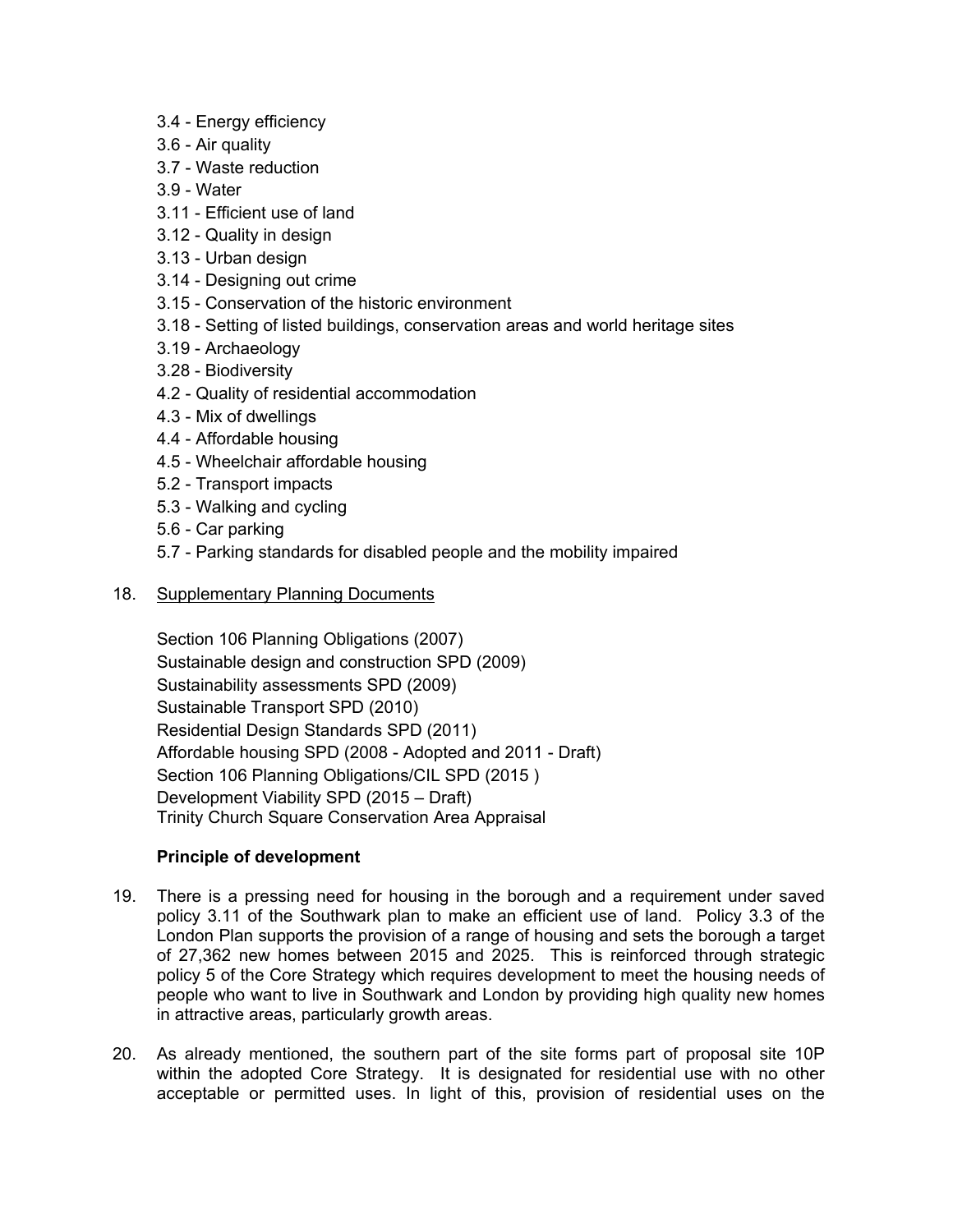southern part of the site, although resulting in the loss of the existing parcel distribution centre, would be in accordance with the proposal site designation and would be acceptable in principle. Although B class floorspace is not included in the site designation, no objections are raised to its inclusion within the development, as it would provide employment opportunities for up to 25 people and an active frontage along Harper Road which is the busier of the streets which the site adjoins.

- 21. The court house building on the northern part of the site is not subject to any particular land use designations. It is noted that a representation submitted by the Trinity Newington Residents' Association (TNRA) refers to community use within the building, but this has not been included in the application which is for B class use and residential only. Policy 3.16 of the London Plan states that proposals which would result in a loss of social infrastructure in areas of defined need for that type of social infrastructure without realistic proposals for re-provision should be resisted. It advises that the suitability of redundant social infrastructure premises for other forms of social infrastructure for which there is a defined need in the locality should be assessed before alternative developments are considered. The Mayor's Social Infrastructure SPD puts the onus on boroughs to maintain an up-to-date list of local demand for community facilities, and at present the Council does not have such a list. In light of this, it cannot be demonstrated that the site is within a defined area of need for social infrastructure.
- 22. Saved policy 2.1 of the Southwark Plan is also relevant which seeks to protect D class floorspace. It states that planning permission for a change of use from D class community facilities will not be granted unless:
	- i) The applicant demonstrates to the satisfaction of the Local Planning Authority that the community facility is surplus to requirements of the local community and that the replacement development meets and identified need
	- ii) The applicant demonstrates that another local accessible facility with similar or enhanced provision can meet the identified needs of the local community facility users.
- 23. The existing court building provides 700sqm of D class floorspace. The submission advises that the Ministry of Justice terminated its lease on the building in 2014, having transferred the court functions to Camberwell Green Magistrates Court. The building has been vacant ever since and is now only used for file storage. As the court functions have been transferred to an enhanced facility in the borough, there would be no loss of court services and the proposal would be in accordance with saved policy 2.1 of the Southwark Plan.
- 24. In light of the above it is considered that in this instance it would be difficult to insist upon any D class floorspace within the development. It is also noted that the development would be liable to pay Southwark Community Infrastructure Levy (CIL) and that the Council's Regulation 123 list which identifies the types of projects which CIL money would be spent on includes schools, health care facilities, libraries and adult care facilities, all of which would fall under D class community uses. A Southwark CIL payment of £1,010,910 is due in this instance.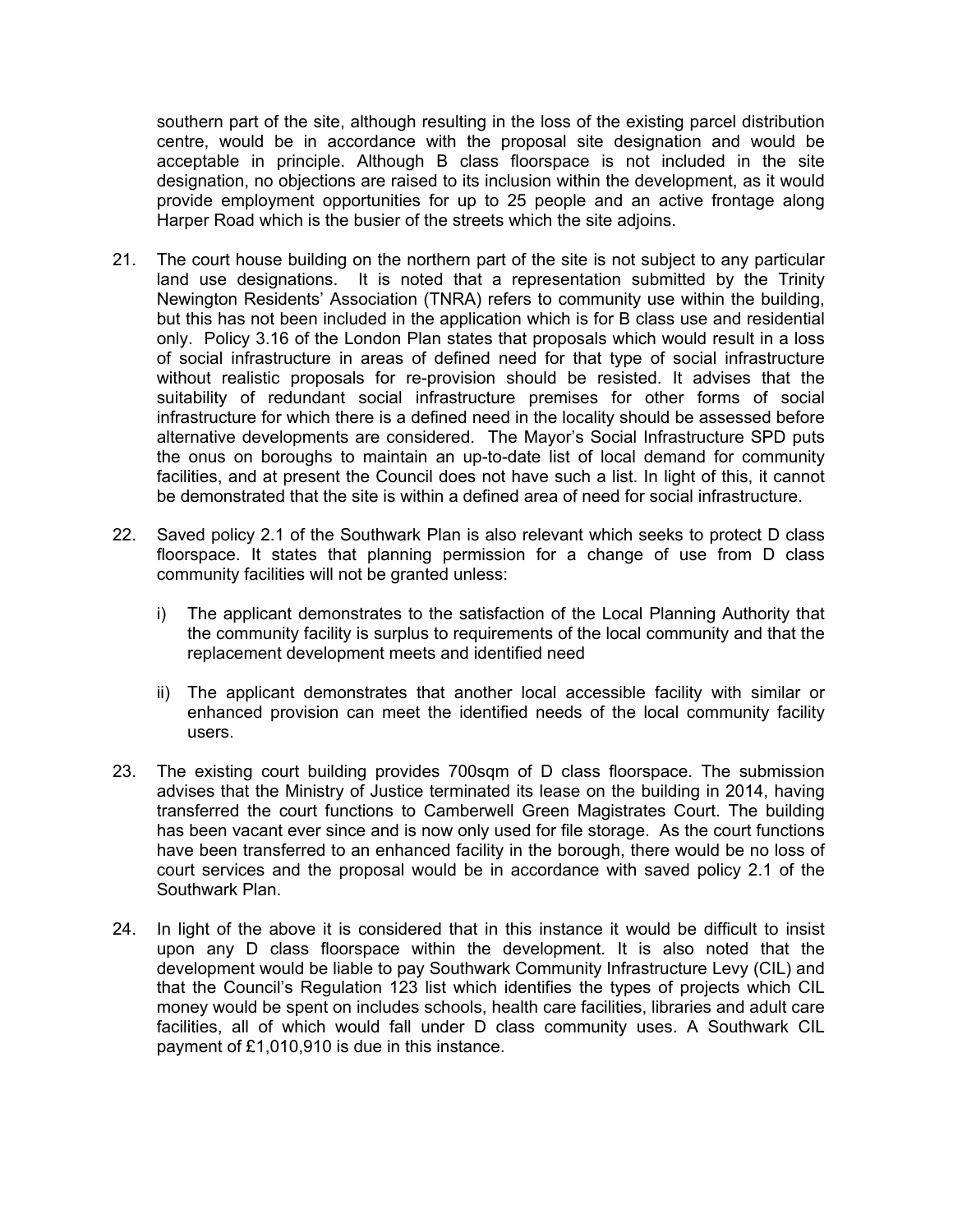#### **Environmental impact assessment**

- 25. In 2015 the Town and Country Planning (Environmental Impact Assessment (Amendment) Regulations were issued, which raised and amended the thresholds at which certain types of development project need to be screened in order to determine whether an environmental impact assessment is required.
- 26. EIA Development is defined as meaning either:
	- a) Schedule 1 development
	- b) Schedule 2 development likely to have significant effects on the environment by virtue of factors such as its nature, size or location.

The proposed development does not fall within the definition of Schedule 1 development (which includes developments such as power stations and waste transfer stations).

Schedule 2 development is defined by the EIA Regulations as:

Development of a description mentioned in Column 1 of the table in Schedule 2 where:

- a) any part of that development is to be carried out in a sensitive area; the site is not located in a sensitive area as defined by the Regulation; or
- b) any applicable threshold or criterion in the corresponding part of Column 2 of that table is respectively exceeded or met in relation to that development.
- 27. Column 1 of the table in Schedule 2, Category 10 (b), relates to 'Urban Development Projects'. The proposed development would be an Urban Development Project and as such is development of a description mentioned in Column 1 of the table in Schedule 2. Consequently the proposed development would constitute Schedule 2 development within the meaning of the EIA Regulations if the corresponding threshold in Column 2 of the table in Schedule 2 is exceeded or met. The corresponding threshold was amended by the 2015 Regulations, the relevant part of which reads as follows:

In the case of urban development projects, the existing threshold of 0.5 hectares is raised and amended such that a project will need to be screened if:

- the development includes more than 1 hectare of development which is not dwellinghouse development
- the development includes more than 150 dwellinghouses
- the area of the development exceeds 5 hectares.
- 28. None of the above are applicable in this instance because the development would not include more than 1ha of development which is not dwellinghouse development, would not include more than 150 dwellinghouses, and the area of the development would not exceed 5ha (the site area is 0.23ha). In light of this no further screening is required and it is concluded that the development would not constitute EIA development.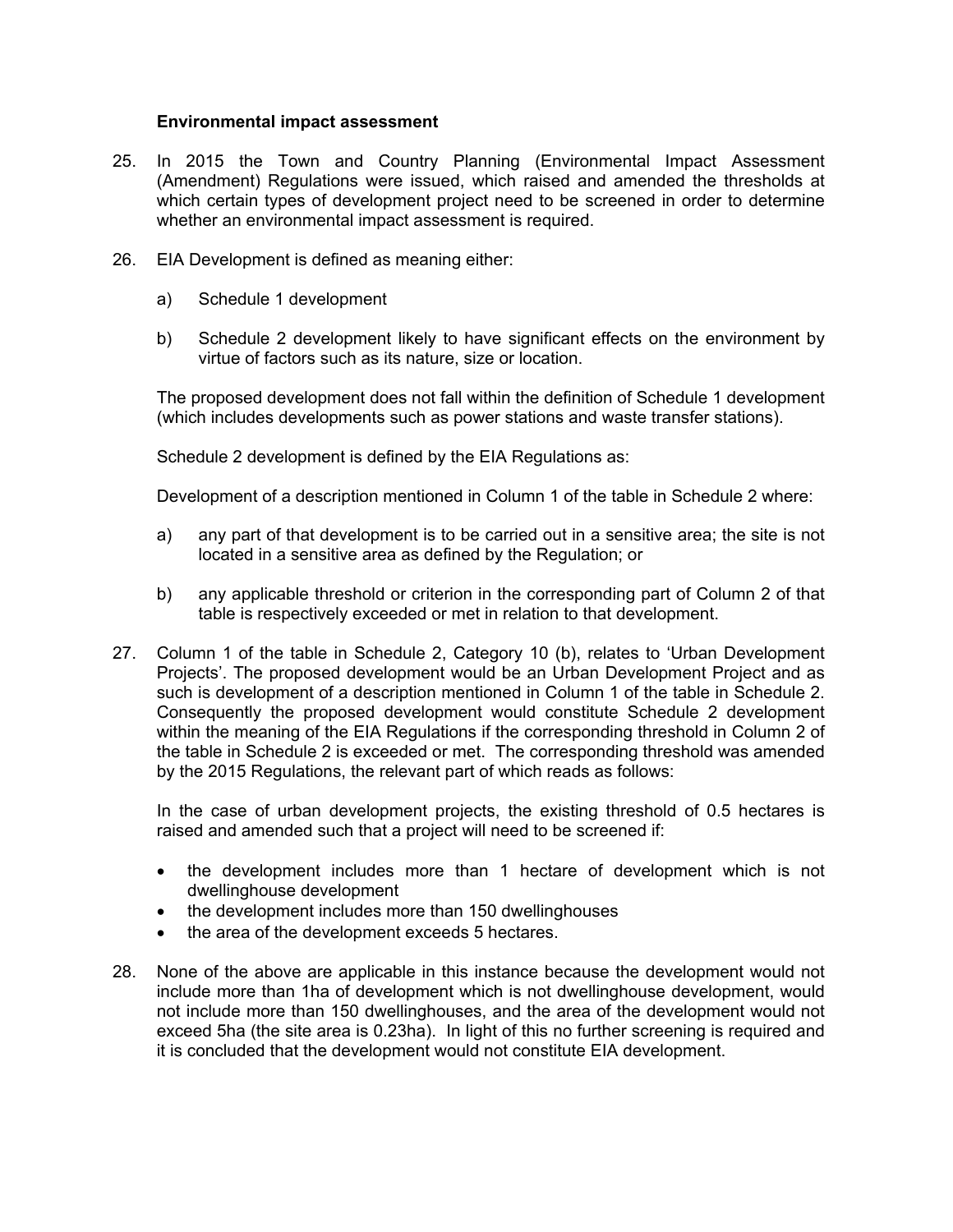## **Design and impact upon the setting of adjacent listed buildings and conservation areas**

- 29. The site consists of two buildings at the corner of Harper Road and Swan Street, a postwar commercial building used as a parcel distribution centre and the inter-war court building. The site falls within the setting of the Trinity Church Square Conservation Area which is located towards the north-eastern end of the site, extending to the opposite side of Swan Street. The Trinity Church Square Conservation Area is defined by the group value of a number of listed buildings and their relationship with the central square. The redevelopment of this site would also affect the setting of two grade II listed buildings, namely the Trinity Arms Public House (now converted for residential use) on Swan Street to the north of the site and the Inner Sessions Court House on Newington Causeway to the south. None of the buildings on the site are listed, but the court building has a fine 1930s red brick, symmetrical frontage with deep eaves, gauged lintels and grand stone entrance and makes a very positive contribution to the architectural and historic appearance of the streetscape; it is noted that concerns have been raised regarding the proposed demolition of this building. The immediate built context surrounding the application site is predominantly between 3 and 4 storeys in height, although it is acknowledged that the wider area is subject to development proposals of a taller order.
- 30. In terms of policy, the NPPF stresses the importance of good design and states in paragraph 56 that: "Good design is a key aspect of sustainable development, is indivisible from good planning, and should contribute positively to making places better for people." Policy SP12 of the Core strategy states that "Development will achieve the highest possible standards of design for buildings and public spaces to help create attractive and distinctive places which are safe, easy to get around and a pleasure to be in." Saved policy 3.11 states that all developments should ensure that they maximise the efficient use of land, whilst ensuring that, among other things that the proposal provides a satisfactory standard of accommodation and amenity for future occupiers of the site and positively responds to the local context and complying with all policies relating to design. It also goes on to state that the Local Planning Authority will not grant permission for development that is considered to be an unjustified underdevelopment or over-development of a site. Saved policy 3.13 of the Southwark plan asserts that the principles of good urban design must be taken into account in all developments which includes the height, scale and massing of buildings, consideration of the local context, its character and townscape as well as the local views and resultant streetscape. Saved policy 3.15 states development should preserve or enhance the special interest or historic character or appearance of buildings or areas of historical or architectural significance and saved policy 3.18 states permission will not be granted for developments that would not preserve or enhance the immediate or wider setting of a listed building, important view(s) of a listed building, the setting of the Conservation Area or views into or out of a Conservation Area.
- 31. Officers raise no objection to the demolition of the existing parcel distribution centre or electricity substation as they make a limited contribution to the streetscene. The court building is however, considered to be of some historic and townscape merit, and as such its demolition would require convincing justification so that a balanced view can be taken.
- 32. The court building is a neo-Georgian, two storey soft red brick building with projecting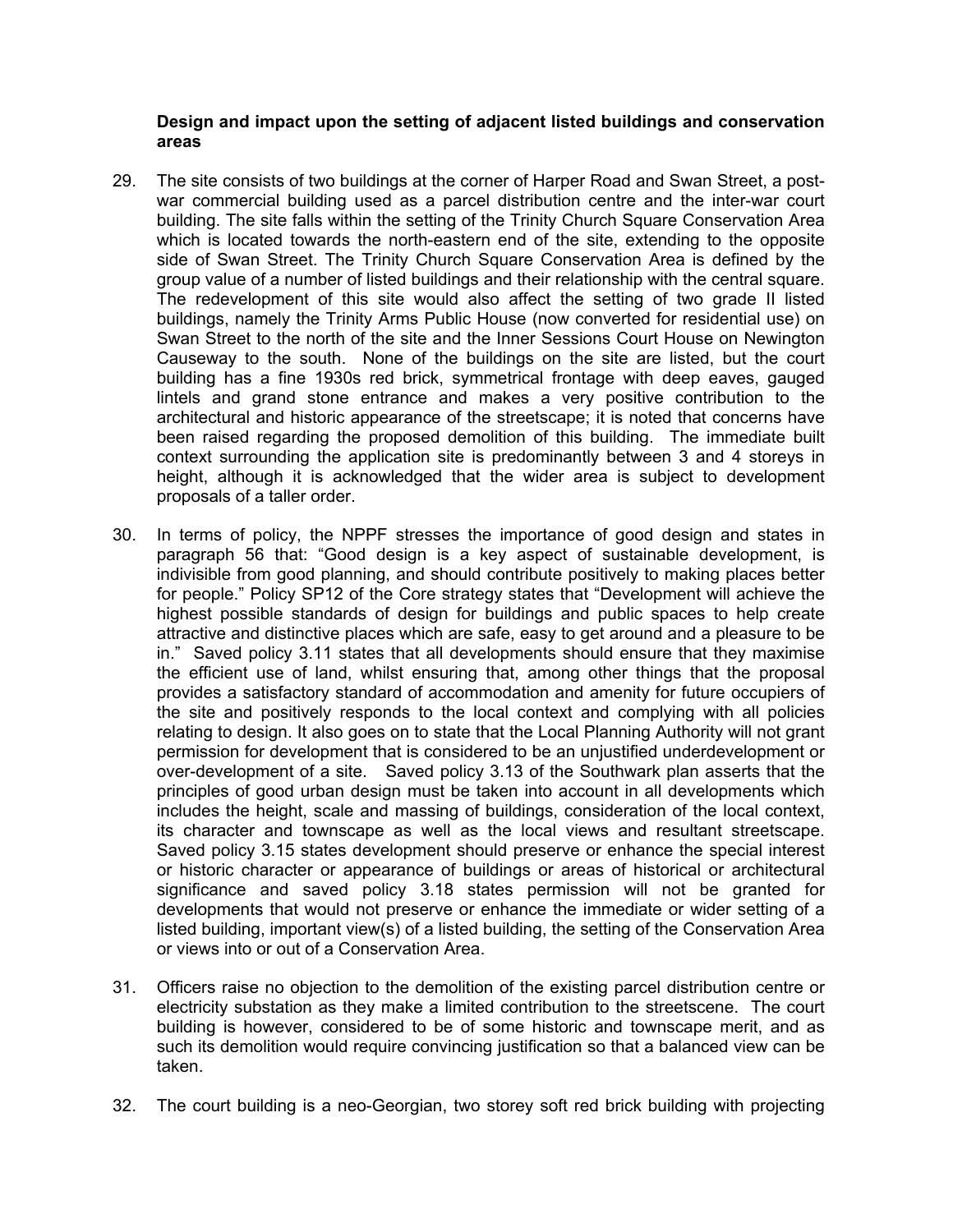cornice supporting a large slate covered, pitched roof. It features fine metalwork details, stone dressings and two freestanding bronze lamps. The main entrance on Swan Street is embellished with a fine stone architrave and the Crown Coat of Arms above, and two stone lamp pillars flank the entrance. The rear elevation fronting onto Trio Place is finished in London stock brick and appears far more austere and functional, and was formerly used as the criminals' entrance. The court building is not statutorily listed or in a conservation area, but is nonetheless considered to be of some heritage significance. This is due to its historic value as a result of associations with legal institutions developed in the 19th and 20th centuries, and its aesthetic value in terms of its well preserved elevations, decorative fabric and the positive contribution it makes to the local townscape. Given this significance, it has been identified as an undesignated heritage asset.

- 33. Paragraph 135 of the NPPF requires "the effect of an application on the significance of a non-designated heritage asset should be taken into account in determining the application. In weighing applications that affect directly or indirectly non-designated heritage assets, a balanced judgement will be required having regard to the scale of any harm or loss and the significance of the heritage asset."
- 34. The proposal which has been submitted can justify the loss of the building for two primary reasons:
	- 1. It would respond well to the role that the court building plays in the surrounding townscape, recreating its most positive contributions including visual interest and modulated massing, whilst enhancing activity along the Swan Street frontage.
	- 2. The decorative features considered to be of the most significance to the building would be retained and reused in a meaningful way as integral parts of the design, thus retaining both the historic fabric of value and the memory of the 19th and 20th Century legal institutions that have occupied this site. This would be realised as follows:
		- a) bronze lamps on stone piers would be re-used
		- b) projecting eaves detail proposed would match the existing building;
		- c) the use of matching red brickwork
		- d) provision of a pronounced central bay, with corner 'book-ends'
		- e) decorative stonework would be re-used around new entrances
		- f) existing decorative metal railings and stone bases would be re-used.
- 35. Furthermore, the submitted material demonstrates that the retention and conversion of the existing building would be compromised by its central core area and would result in a maximum of 10 residential units, with limited amenity space provision. Demolition of the building would allow for 14 larger, better quality units to be provided on this part of the site. It has also been demonstrated that the retention of the existing façade would conflict with desirable residential floor-to-ceiling heights and would preclude the introduction of lower ground floor accommodation. Replacing the façade would also allow extra entrances to be introduced at ground floor level and balcony amenity space to be provided.
- 36. Given the significance of the court building the applicant proposes to record and photograph it prior to demolition, in order to produce a report to be kept in the Local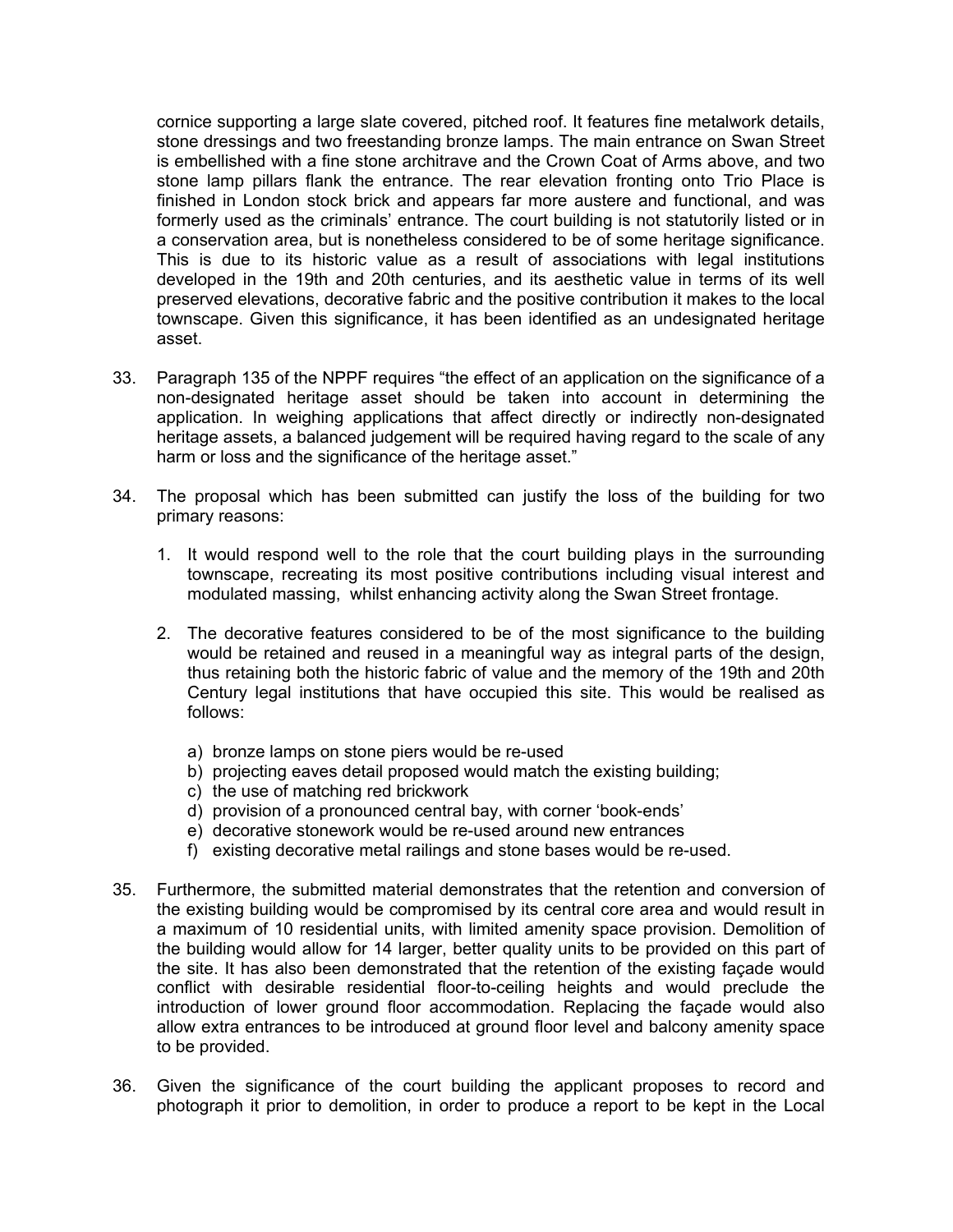Studies Library and Trinity House Archive; it is recommended that a condition be imposed upon any forthcoming permission to secure such recording.

- 37. Concerns have been raised that the proposed development would be too high, although officers consider that it would represent an appropriate response to the context of the site. Swan Street would have a three storey datum height, above which block 3 (in place of the court building) would have one additional set back storey and block 2 would have two additional set back storeys. At the corner of Swan Street and Harper Road it is considered that there is scope for increased height. The proposal for block 1 is therefore for a five storey datum height which would create a well defined street edge that would turn the corner. Above this there would be two additional set back storeys in the form of loggia fronted duplex units.
- 38. The roof profile would provide a good level of visual interest to the streetscene, with projections and set backs creating a dynamic rhythm and silhouette when seen obliquely. The site layout would provide dual aspect units with their frontages to Swan Street and amenity space at the rear facing Trio Place. The provision of through-lobbies at ground floor level would offer views to the landscaped areas on Trio Place, thus softening the overall street level experience and creating welcoming and legible communal entrances.
- 39. Each of the three blocks making up the development would be articulated differently as individual buildings, rather than one long terrace. This would result in a diverse street frontage and would enable the form of the court building to be expressed in the composition. It would also create a clear and legible strategy for the entrances to the development, with each block having a clearly distinguished communal entrance together with some individual front doors to blocks 2 and 3 fronting Swan Street; this approach would maximise activity and natural surveillance along Swan Street and is welcomed.
- 40. The entrance to block 1 would be from Harper Road which would give this road an appropriate status in relation to the development and is welcomed. Although a proportion of the Harper Road frontage would be taken up by bin store entrance, which has been raised as a concern by the TNRA, this would be mitigated by the generous entrance lobby to block 1 and the commercial unit which would turn the corner onto Swan Street.
- 41. *Saved policy 3.12 Quality in design –* As stated the proposed development would be expressed as three individual buildings, each with their own character and form. Each would be expressed in a slightly different way forming an articulated overall composition in which, when moving along Swan Street from north to south, the fenestration would become more open and the material palette lighter. Across all three blocks a predominantly brick material palette is proposed, with a good level of detailed articulation, deep window reveals, expressed cornice lines and string courses, and metal work to both recessed and projecting balconies. Detailed drawings and bay studies of each block have been provided to confirm these details, and in the event that planning permission is granted they should be specifically included in the approved plans list.
- 42. Block 1 would be finished in pale cream brick with matching flush pointed mortar, light bronze aluminium window frames and glass balustrades to the recessed balconies; light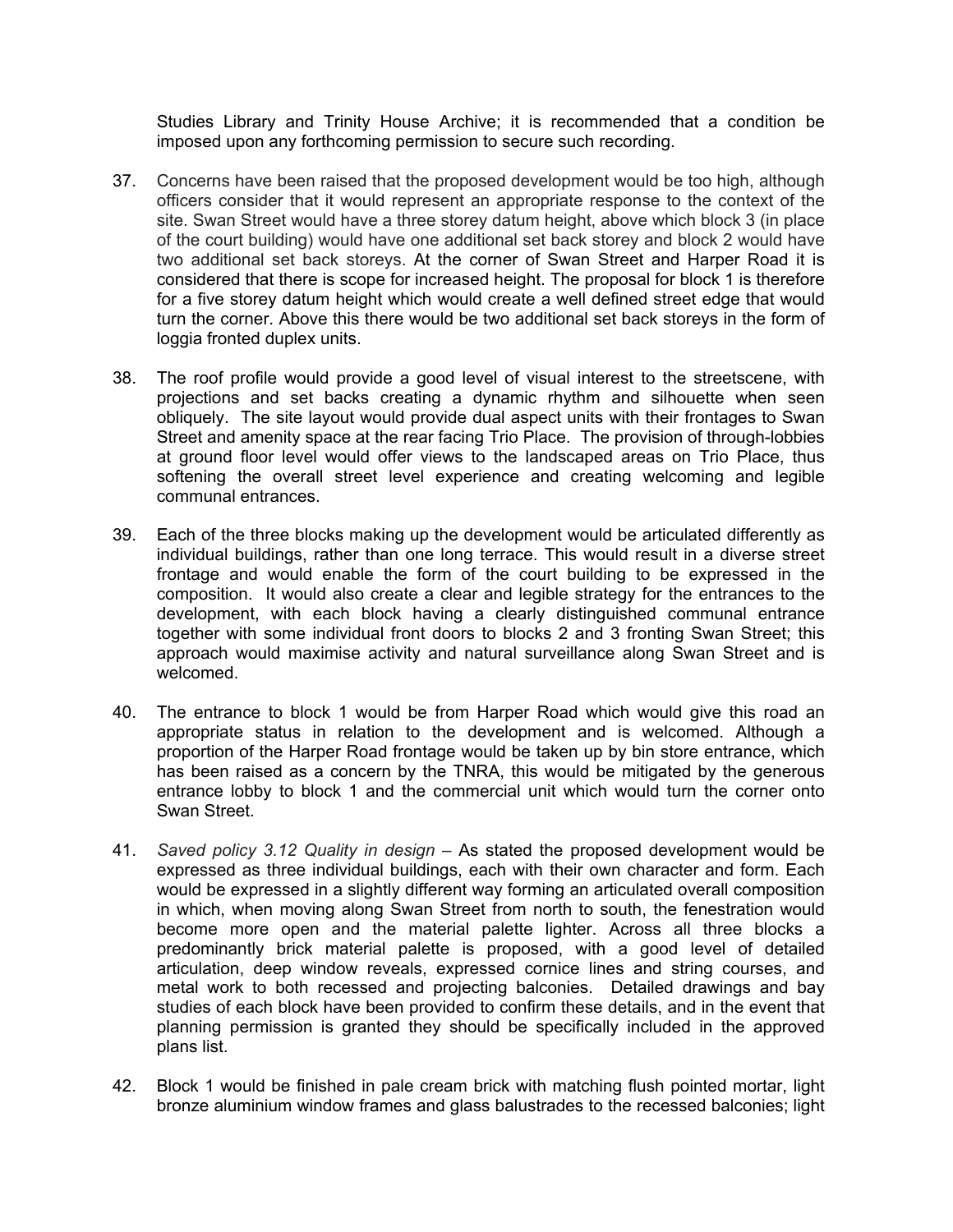bronze anodized aluminium to match the windows is proposed adjacent to the balconies. The top two storeys would be delivered as a setback loggia, providing vertical expression to 'crown' the building. The expressed loggia frame would be in steel and light gold anodized aluminium sections, with glass balustrades and slatted and perforated metal brise soleil elements. This would be a high quality material palette which would complement the other blocks within the scheme, and material samples should be secured by way of a condition.

- 43. Block 2 would mediate the difference in height between the taller block 1 to the south and block 3 to the north. Its top two floors would be arranged in the form of duplex apartments, which is welcomed. The three storey base of the building would be finished in a light brown stock brick with a slightly lighter contrasting flush pointed mortar. Above this the set back upper floors would be finished with colour matched reconstituted Portland precast stone cladding. The building would be unified by reconstituted stone copings lintels and cills and a combination of painted metal and glass balustrades. This material palette is welcomed in principle as a transitional element between blocks 1 and 3.
- 44. Block 3 in place of the existing court house would have a soft red brick base to match the existing building, with a contrasting metal roof in dark anodized aluminium. The windows would be white aluminium which would be fairly striking, but would pick up on the detail of the existing crittal windows. Elements of the existing fabric would be conserved and reused, including the decorative metal railings and their Portland stone bases, the Portland stone plinth, the two freestanding bronze lights on stone piers and sections of stone moulding from the existing door surrounds and this is welcomed.
- 45. *Saved policy 3.18 Setting of listed buildings, conservation areas and world heritage sites* - The submitted material includes townscape and visual impact analysis, testing visually verified views of the proposal from within the Trinity Church Square Conservation Area and the settings of the surrounding listed buildings. The listed buildings potentially affected by the proposed development are:
	- 1) Inner London Sessions Court
	- 2) Nos. 2-12 Trinity Street<br>3) Trinity Arms Public Hous
	- 3) Trinity Arms Public House, 29 Swan Street
	- 4) Listed houses on Trinity Church Square
	- 5) The Henry Wood Hall, Including Gate Piers and Railings.
- 46. Concerns have been raised regarding harm to the setting of the adjacent conservation area, however it is concluded that there would be no unjustifiable harm caused to the setting of any heritage assets. Taking each in turn:

#### The Inner London Sessions Crown Court (View 6)

The Sessions House is directly opposite the site to the south. It is grade II listed and dates from 1914-1921 (extended in 1954-58 and subsequently 1967-9). The main building is in a restrained classical style, in Portland stone. Its setting however, is somewhat harmed by an incongruous bronze vent shaft which sits in the forecourt.

The proposed development would be visible behind the Sessions House when viewed from Borough High Street. However, it would be perceived as a background element,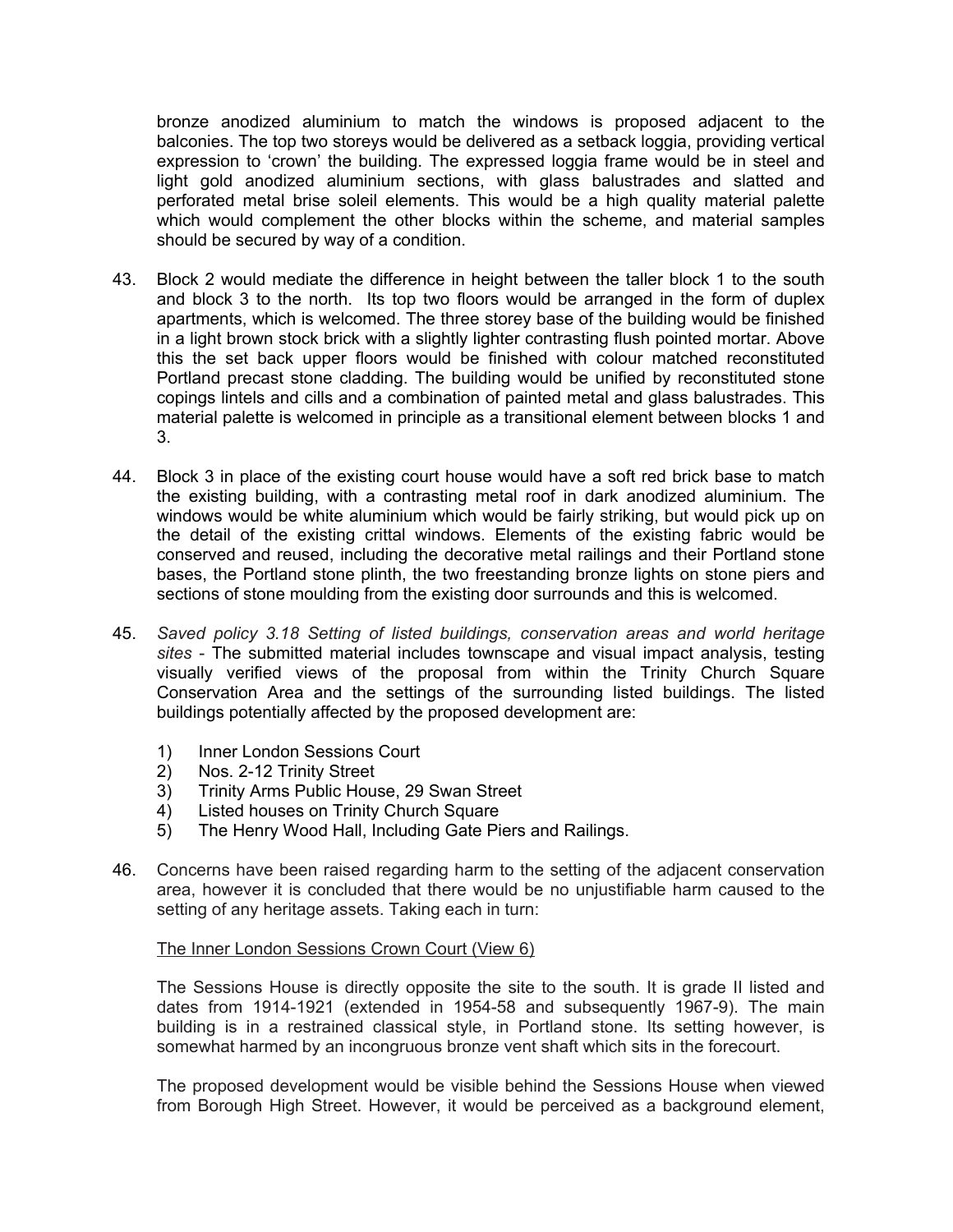enclosing the street to the rear of the listed building and the composition of the listed building would remain the primary focus of the view. It is considered that the enhanced enclosure that the development would provide to Harper Road would enhance the setting of the listed building, and the orderly façade and restrained material palette for block 1 would represent a fitting response to the listed building without unduly competing with it. The upper two storeys of block 1 would be set well back from the main facades and would be of a contrasting appearance, and whilst they would be visible in more distant views, they would not constitute a dominant form in relation to the listed building.

#### Trinity Arms Public House (View 1)

This former public house is to the north-east of the site, at the junction of Swan Street with Trinity Street. It is grade II listed, built in 1810-1840, and was designed as a house and converted to a pub, before being converted to flats around 2000.

The proposed development would step down in height towards the Trinity Arms and the lower scale of townscape around it. The demolition of the existing court building would impact on the setting of this listed building, but as set out above it is considered that its replacement would reinstate the positive contribution that the existing building makes to the townscape. The replacement of the other existing buildings on Swan Street with those of a higher quality design would represent an enhancement to the setting of the listed building.

## Henry Wood Hall, Trinity Church Square (View 2 and 3)

The Henry Wood Hall, previously known as Holy Trinity Church, is now in use as a concert hall following a fire and subsequent rebuilding inside in 1973- 5. It was originally designed by Francis Bedford and was built in 1823-24 as a commissioner's church. It is built from Bath stone with a copper roof and is designed in the Greek revival style with a portico of 6 giant Corinthian columns on the north and a porch on the south. Externally, the tower above the north pediment is visually dominant.

The setting of the Hall would not be affected by the proposed development. The proposal would not be seen over the roofs of the adjoining listed terraces that frame Trinity Church Square when viewed from within the Square and whilst it would block the limited views of the clock tower from Newington Causeway, this is not considered to harm the setting of the listed building.

#### 2-12 Trinity Street

This terrace sits just north-west of the site and was listed grade II in 1996. Numbers 2- 12 feel 'disconnected' from Trinity Church Square due to the mid 20th century development between it and the Square. Nonetheless, the terrace is a heritage asset of 'High Significance' due to its historic and aesthetic value.

These existing listed buildings are of sufficient height for the development not to be seen above their roof-tops from any direction. The only circumstance in which the proposed development would be seen with this terrace would be in views south-west along Trio Place. With the exception of the court building, the existing buildings along this street are of little value and of poor architectural quality. On balance, the new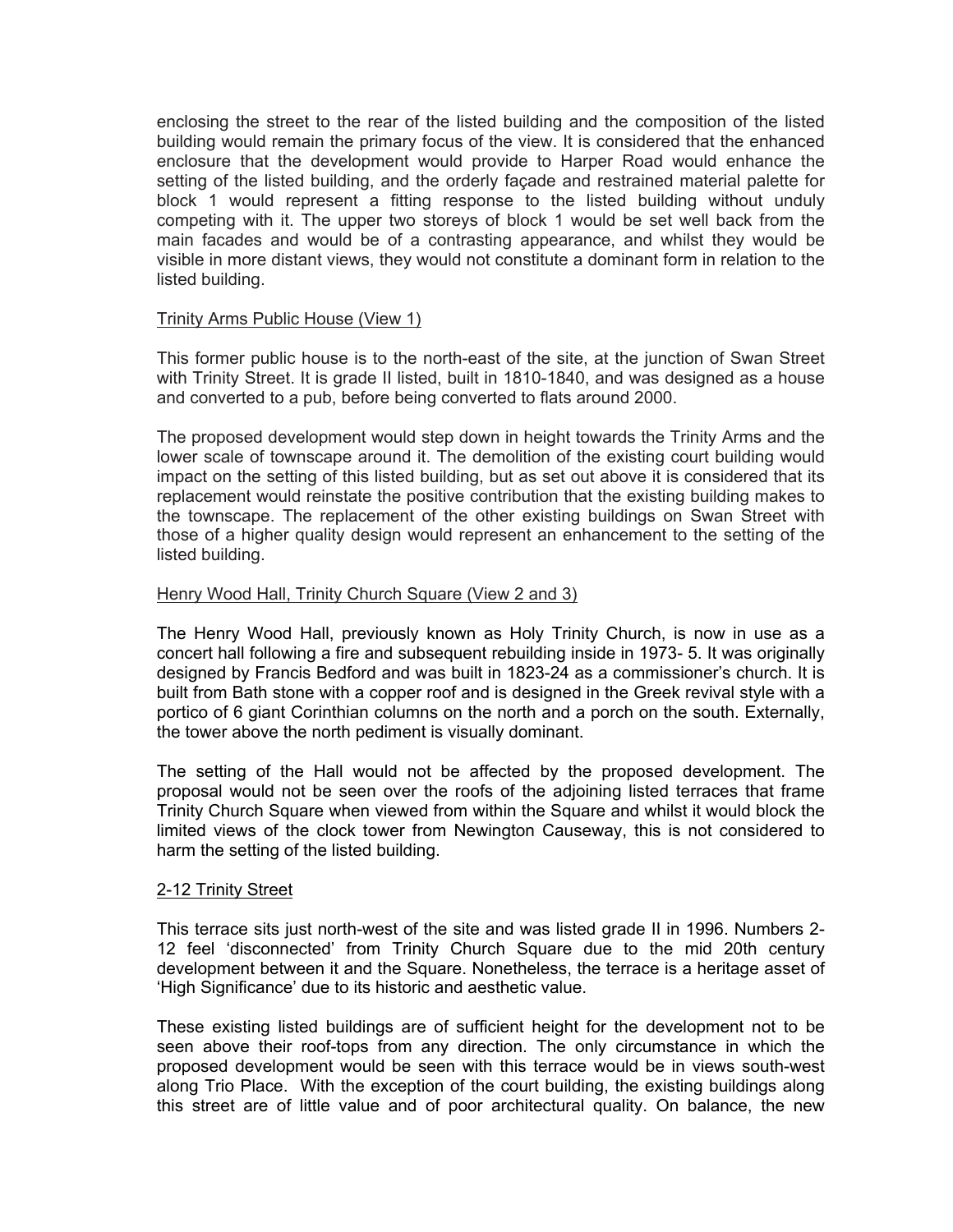buildings would enhance Trio Place and therefore enhance the setting of the listed terrace.

#### Houses in Trinity Church Square (Views 2 and 3)

The terraces that frame Trinity Church Square are grade II listed; they frame Henry Wood Hall and are consequently inward looking. The rhythm of the terraces, their design, massing, height and colour all contribute to their special interest whilst to the rear, the buildings are much plainer which is common in Georgian buildings. The verified views submitted with the application demonstrate that the proposal would not be seen over the roofs of the listed terraces.

#### The Trinity Square Conservation Area

As described in the adopted appraisal statement, the principal characteristics of the conservation area are 'the uniformity of design of its terraces and its two grand squares, softened by mature London plane trees running along the south side of Trinity Street' and the dramatic views into the conservation area, particularly from the west. The conservation area is considered to be 'dominated by the inward focus of the terraces' encompassing the two formal squares, with more modest terraces in Falmouth Road.

- 47. In general from the most significant locations in the conservation area the proposed development would not be visible. Certain oblique views would be possible from the western edge of the designated area, but it is not considered that these would be harmful to the significance of the area as a heritage asset. The demolition of the court building would have some impact, but it would be replaced with a building of similar character, colour, composition and scale. The other buildings to be demolished are considered to be of low quality and their replacement would therefore represent an enhancement of the setting of the conservation area and in views towards it.
- 48. Overall it is considered that the proposed development would be of a high quality design, which would preserve the setting of the adjacent listed buildings and the conservation area.

## Comments of the Design Review Panel (DRP)

- 49. An earlier iteration of the scheme was presented to the panel on  $3<sup>rd</sup>$  March 2015. The scheme was up to 8-storeys high on the corner with Harper Road, and included a 'mews' development fronting Trio Place, with 'back-to-back' units fronting Swan Street and Trio Place; the block fronting Swan Street had a similar detailed design to the listed buildings in Trinity Church Square.
- 50. The Panel questioned the height of the proposal and its impact on neighbouring heritage assets, and asked for verified views to be provided. They had significant concerns regarding over-development of the site and the quality of accommodation that would be created, and questioned the appropriateness of a cohesive terrace along Swan Street, suggesting that the site required a different approach with a mix of building types. Officers consider that the current proposal addresses the concerns raised.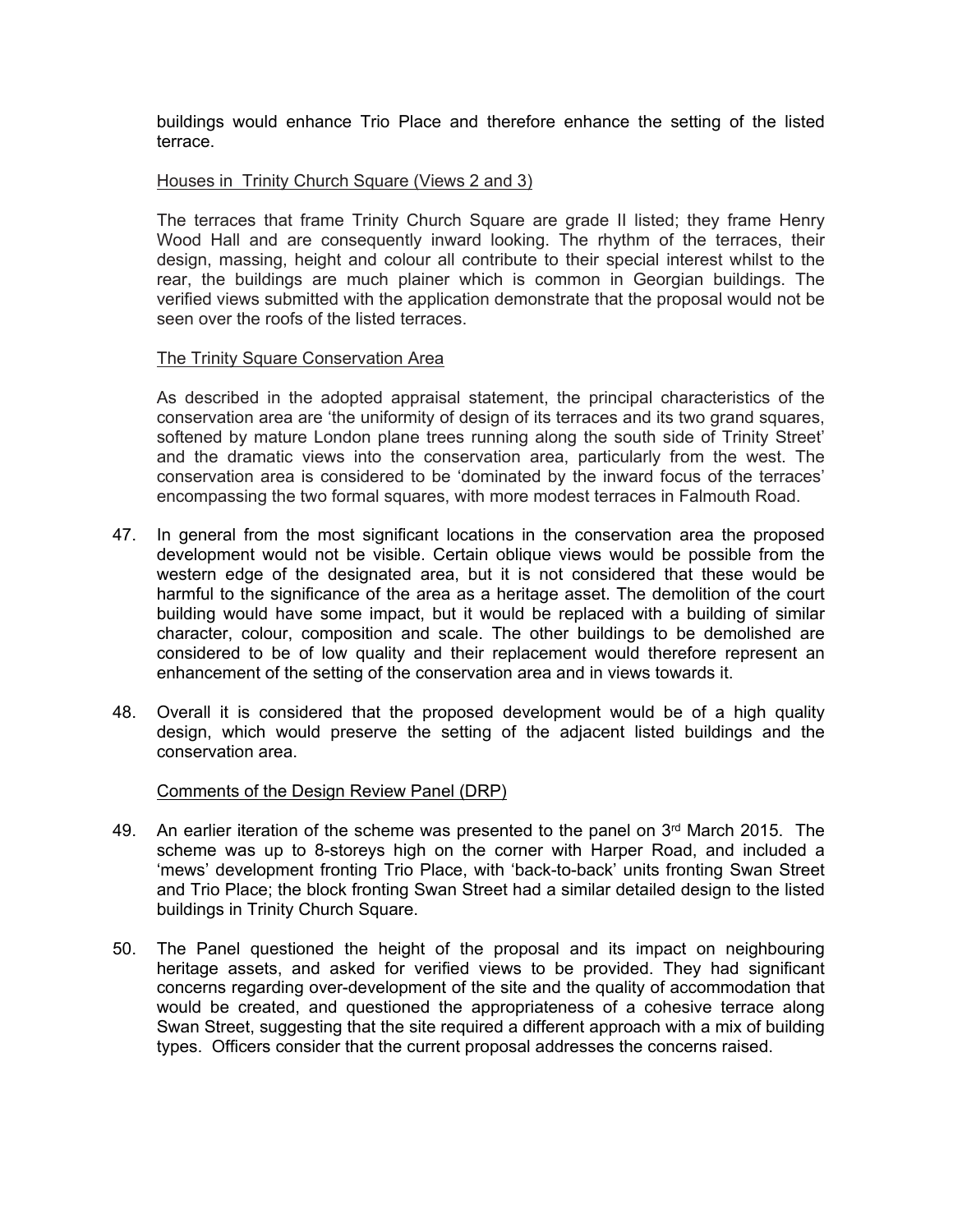## **Density**

- 51. Strategic policy 5 of the Core Strategy 'Providing new homes' permits a density range of between 650 – 1,100 habitable rooms per hectare (hrh) in the urban density zone.
- 52. The Southwark Plan sets out the methodology for calculating the density of mixed use schemes and requires areas of non-residential space to be divided by 27.5 to create an equivalent in terms of habitable rooms per hectare. Based on this methodology the density of the proposed development would equate to 908 habitable rooms per hectare which would be policy compliant.

## **Affordable housing**

- 53. Strategic policy 6 of the Core Strategy 'Homes for people on different incomes' requires at least 35% of the residential units to be affordable and at least 35% to be private. For developments of 15 or more units affordable housing is calculated as a percentage of the habitable rooms rather than total number of units, and further information can be found in the Council's draft Affordable Housing SPD (2011). In accordance with saved policy 4.5 of the Southwark Plan, for every affordable housing unit which complies with the wheelchair design standards one less affordable habitable room will be required. With regard to tenure, saved policy 4.4 of the Southwark Plan requires a split of 70% social rented: 30% intermediate. All of the affordable units should be provided on site and a mix of housing types and sizes for the affordable units would be required; saved policy 4.3 of the Southwark Plan advises that studio flats are not suitable for meeting affordable housing need.
- 54. The proposed development would provide 14 affordable housing units which would equate to 32% in terms of habitable rooms. These would be spread out across the three blocks, although most would be located in block 1. For the purposes of calculating affordable housing, where kitchens less than 11sqm are not counted and rooms larger than 27.5 sqm can be counted as two, there would be 198 habitable rooms within the development. In order to achieve 35% affordable housing the development would need to provide 69 affordable habitable rooms, although this could be reduced to 62 because seven wheelchair accessible affordable units would be provided. The proposal would provide 62 affordable habitable rooms and would therefore be policy compliant.
- 55. With regard to tenure split, out of the 62 affordable habitable rooms 44 would be social rented (71%) and 18 would be shared ownership (29%) which would be acceptable.

| <b>Units</b> | <b>Social</b><br>rented | <b>Affordable</b><br>rented | Shared<br>ownership | <b>Total</b> |
|--------------|-------------------------|-----------------------------|---------------------|--------------|
| 1-bed        |                         |                             |                     |              |
| 2-bed        |                         |                             | 6                   |              |
| 3-bed        | ⌒                       |                             |                     | ◠            |
| 4-bed        | 5                       |                             |                     | 5            |
| <b>Total</b> |                         |                             | 6                   | 14           |

56. The proposal would provide a good mix of affordable units including family sized units which is a positive aspect of the scheme. A s106 agreement is recommended to secure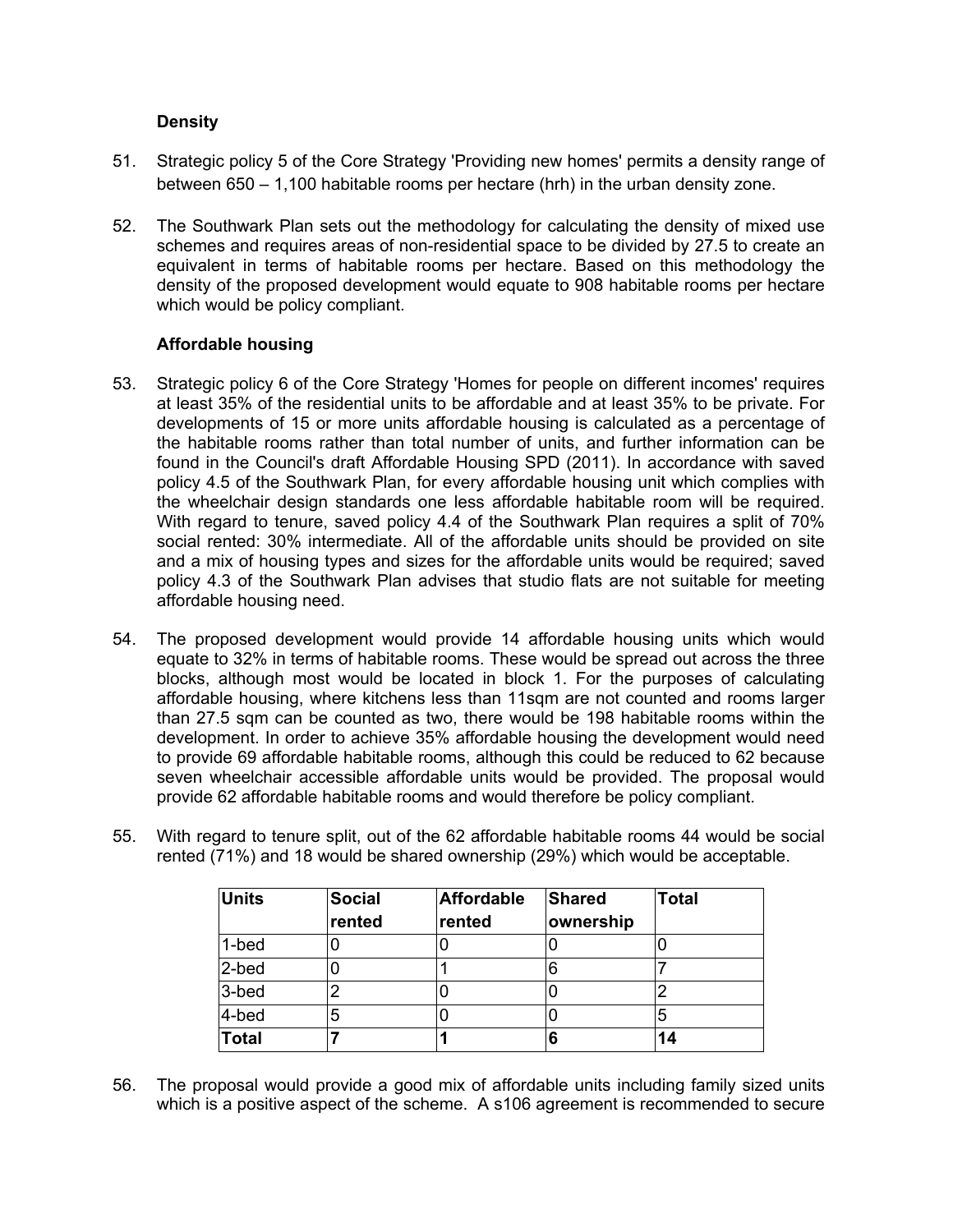the delivery of these units, including a clause preventing more than 50% of the private units from being occupied until the affordable units have been completed. It is noted that when the application was first submitted it was supported by a viability appraisal which sought to demonstrate that the provision of shared ownership units in this location would not be affordable to residents. This was subsequently withdrawn and the applicant submitted a policy compliant affordable housing offer. The applicant has signed a declaration stating that the scheme can support the proposed level of affordable housing, as set out in the Council's draft Development Viability SPD.

# **Housing mix**

- 57. Strategic policy 7 of the Core Strategy 'Family homes' requires developments of 10 or more units to provide at least 60% 2+ bedroom units and 20% 3+ bedroom units. No more than 5% studio units can be provided and these can only be for the private housing. The proposal would provide the 3.1% studio units, 65.6% 2+ bed units and 20.3% 3+ bed units which would be policy compliant; a full breakdown is provided below:
	- $\bullet$  2 x studios = 3.1%
	- $20 \times 1b2p = 31.25%$
	- $\bullet$  29 x 2b4p = 45.3%
	- $8 \times 3b5p = 12.5%$
	- $-5 \times 4b = 7.8\%$

## **Quality of accommodation**

58. Saved policy 4.2 of the Southwark Plan 'Quality of accommodation' requires developments to achieve good quality living conditions. The Council's Residential Design Standards SPD establishes minimum room and overall flat sizes, dependant on occupancy levels and the units should be dual aspect, to allow for good levels of light, outlook and cross-ventilation.

## **Privacy**

59. Owing to the L-shaped footprint of the proposed building there would be some close relationships of approximately 4m between north-facing windows in block 1 and west facing units in block 2. It is therefore recommended that details of a privacy screen or other device be conditioned for approval, to prevent any loss of privacy.

#### Aspect/outlook

60. All of the proposed units would have a good level of outlook. The majority of units within the scheme (59%) would be dual or triple aspect and none of the single-aspect units within the scheme would be north-facing.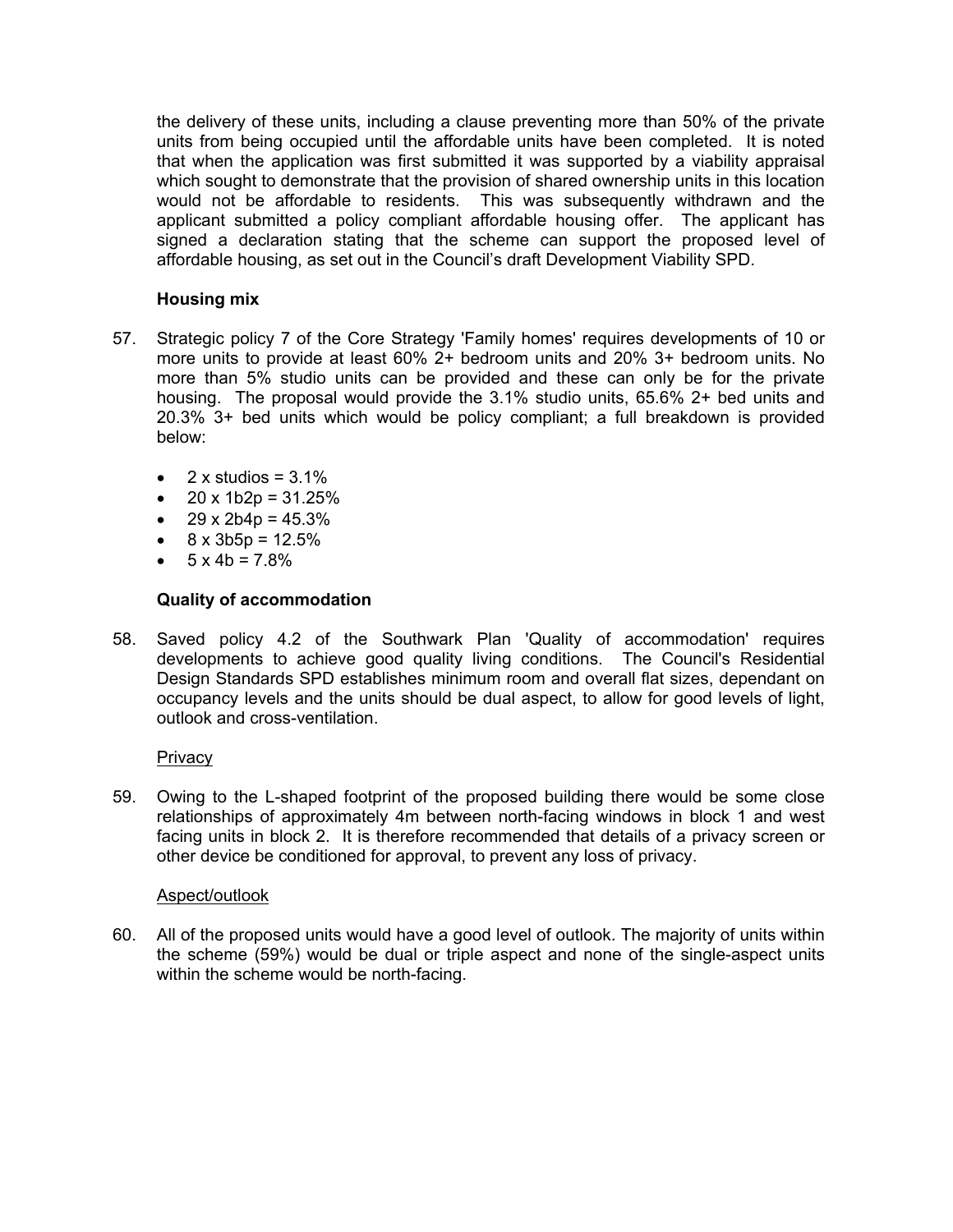## 61. Unit sizes

| Units     | <b>Overall</b> | unit SPD minimum |               | Amenity space SPD minimum |
|-----------|----------------|------------------|---------------|---------------------------|
|           | size sqm       | <b>sam</b>       | sqm           | <b>sam</b>                |
| Studio    | 44.9           | 39               | 5.9           | 10                        |
| $1$ -bed  | 52-68.9        | 50               | $5 - 7.3$     | 10                        |
| $2$ -bed  | 75-136.6       | 61-70            | $8.3 - 8.1$   | 10                        |
| $3 - bed$ | 97-114         | 74-95            | 10.2-10.9     | 10                        |
| $4 - bed$ | 124.7-148.6    | 90-117           | $10.5 - 17.6$ | 10                        |

All of the units would comply with or exceed the new nationally prescribed space standards and the individual room sizes would comply with the minimums set out in the Council's Residential Design Standard SPD. The majority of the units would have storage space in accordance with the SPD, and any shortfalls would be of around 0.1sqm which would be negligible. Not all of the units would have 10sqm of amenity space and this is discussed in the amenity space section below.

#### Internal light levels

- 62. A daylight and sunlight report based on the Building Research Establishment (BRE) Guidance has been submitted which considers light to the proposed dwellings using the Average Daylight Factor (ADF). ADF determines the natural internal light or day lit appearance of a room and the BRE guidance recommends an ADF of 1% for bedrooms, 1.5% for living rooms and 2% for kitchens.
- 63. The report advises that 91% of the rooms within the scheme would meet or exceed the recommended ADF level. Of those which would not meet the requirement, the shortfalls would not be significant, with a bedroom achieving 0.9%, kitchen / diners achieving 1.6%-1.7% and living rooms achieving 1%-1.4%.

#### Amenity space

- 64. Section 3 of the Residential Design Standards SPD sets out the Council's amenity space requirements for residential developments and states that all flat developments must meet the following minimum standards and seek to exceed these where possible:
	- 50sqm communal amenity space per development
	- For units containing three or more bedrooms, 10sqm of private amenity space
	- For units containing two or less bedrooms, 10sqm of private amenity space should ideally be provided. Where it is not possible to provide 10sqm of private amenity space, as much space as possible should be provided as private amenity space, with the remaining amount added towards the communal amenity space requirement
	- Balconies, terraces and roof gardens must be a minimum of 3sqm to count towards private amenity space.
- 65. All of the units would have access to private amenity space and all of the 3+ beds would have 10sqm or more of private amenity space. Overall there would be a shortfall of 97sqm of private amenity space within the development, which would be compensated for through the 370sqm of communal provision in accordance with the approach set out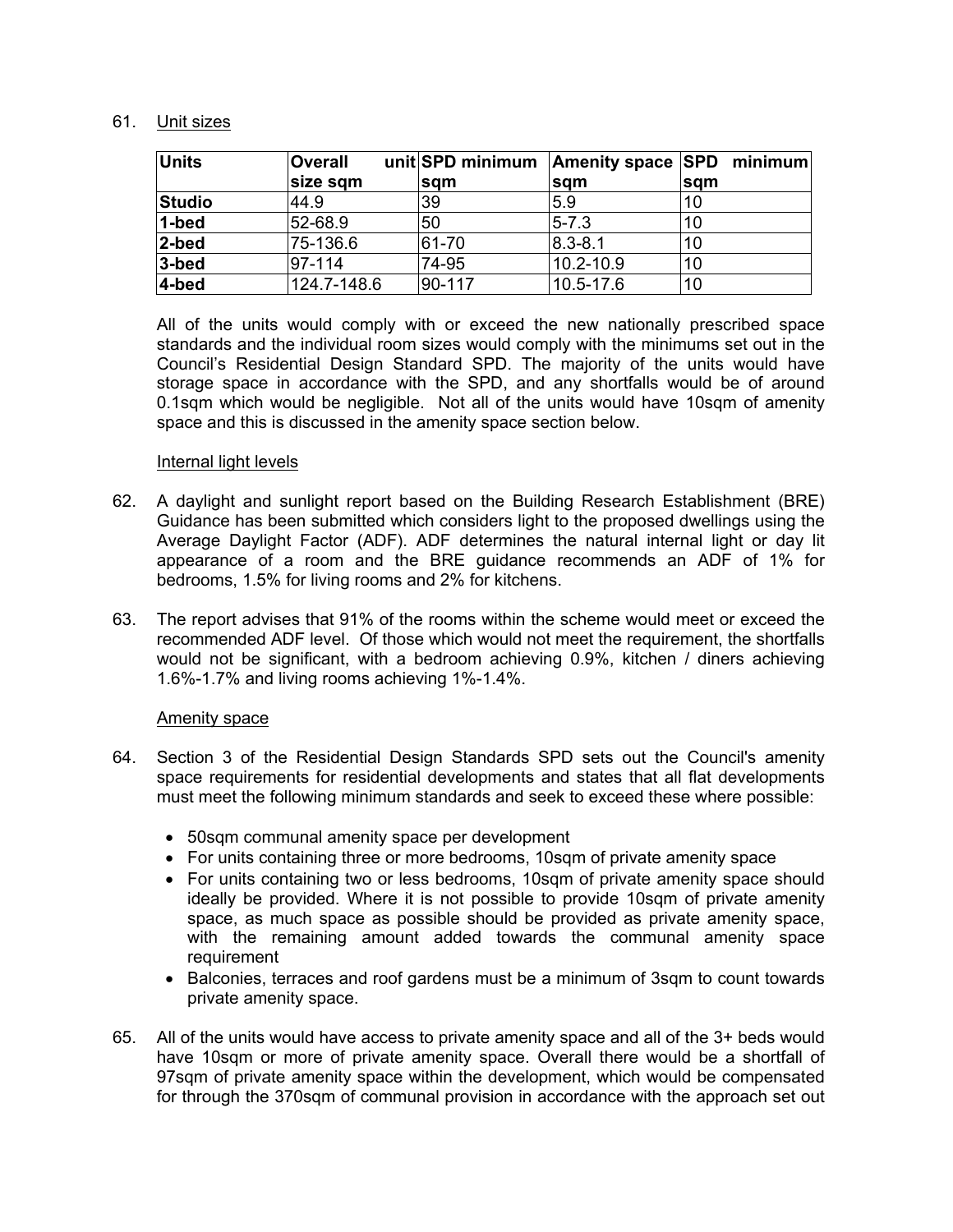in the Residential Design Standards SPD; all residents within the development would have access to all of the communal amenity space, including the roof garden. The proposed amenity space parallel to Trio Place has been tested against the BRE guidance and would receive adequate sunlight.

66. Childrens' play space requirements are set out in the Greater London Authority's 'Shaping Neighbourhoods: Play and informal recreation SPG (September 2012). All of the playspace requirements for children of 0-4 years old would be met on site together with part of the requirements for children aged 5-10 years. This would be in the form of doorstop playspace fronting Trio Place, which would be a grassed area containing tactile and sensory planting and informal play equipment such as sculptural boulders. To meet the shortfall for 5-10 year olds and to provide for children aged 11-18 years a contribution of £24,009 is proposed in accordance with the Council's Planning Obligations and CIL SPD, and a clause to secure this has been included in the draft s106 agreement.

Noise

67. A noise assessment report has been submitted with the application which considers external noise sources which could affect the proposed housing. It concludes that external noise levels at the site are relatively low, and that sound insulation requirements for the new dwellings should not be particularly onerous. The report has been reviewed by the Council's Environmental Protection Team (EPT) which has raised some concerns about some its findings and conditions are recommended to address this including a condition to limit plant noise.

## Secure by design

68. The application has been reviewed by the Metropolitan Police Secure by Design advisor who has requested that a condition be imposed requiring the development to achieve secure by design certification. It is recommended that such a condition be imposed in the event that planning permission is granted**.**

## **Wheelchair accessible housing**

- 69. Saved policy 4.3 of the Southwark Plan requires at least 10% of all major new residential developments to be suitable for wheelchair users, except where this is not possible due to the physical constraints of the site.
- 70. There would be 7 wheelchair accessible units in the development, comprising 6 x 2-bed shared-ownership units and one 4-bed social rented unit. This would equate to 11%, exceeding the policy requirement which is welcomed. The social rented unit would need to be fully fitted out as such and the shared ownership units would be adaptable and a condition to secure this is recommended. All wheelchair units would need to be marketed as such which should be secured through the S106 agreement.

## **Impact of proposed development on amenity of adjoining occupiers and surrounding area**

71. Strategic policy 13 of the Core Strategy 'High environmental standards' seeks to ensure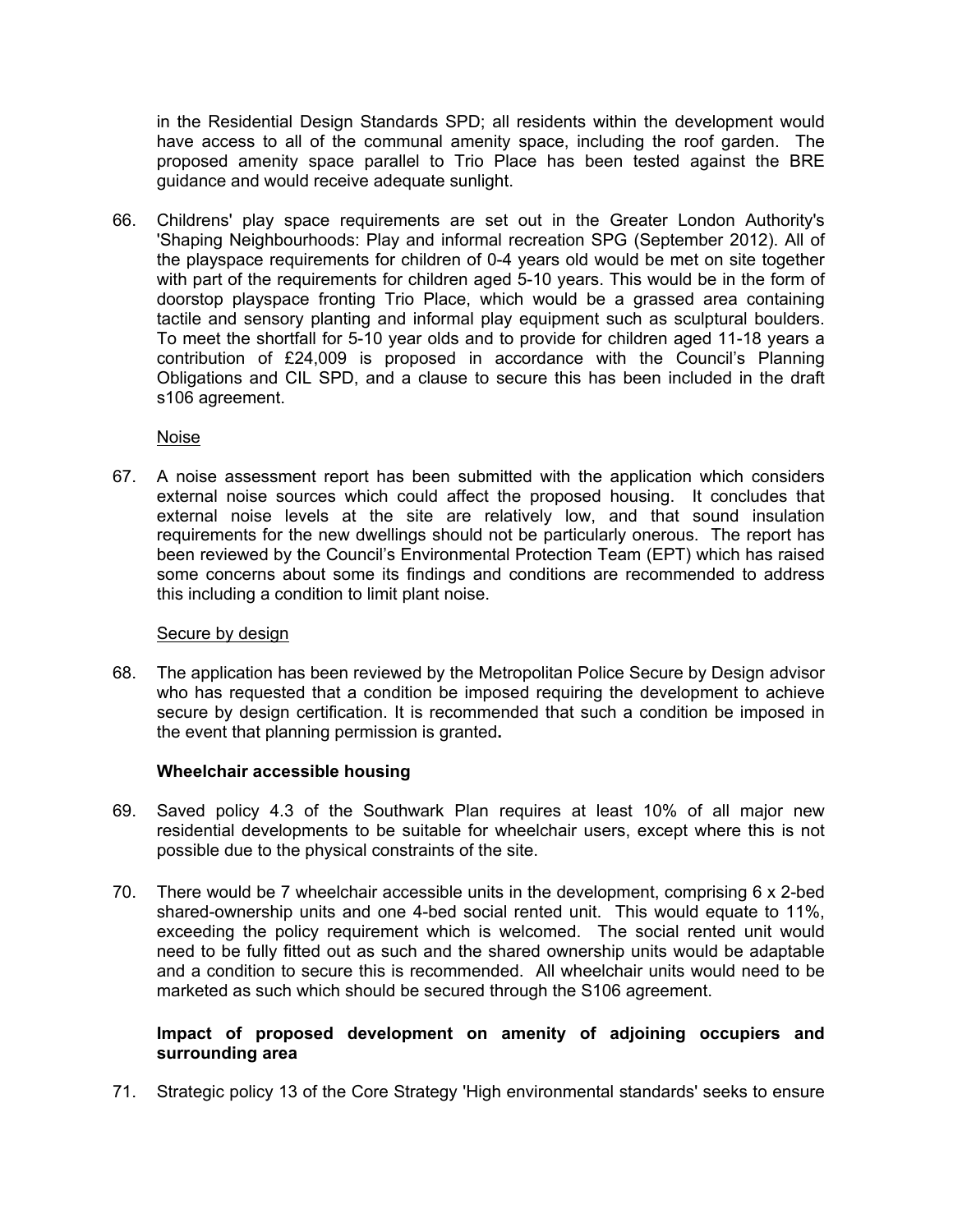that development sets high standards for reducing air, land, noise and light pollution and avoiding amenity and environmental problems that affect how we enjoy the environment in which we live and work; saved policy 3.2 of the Southwark Plan states that permission will not be granted for developments where a loss of amenity, including disturbance from noise, would be caused. The adopted Residential Design Standards SPD expands on policy and sets out guidance for protecting amenity in relation to privacy, daylight and sunlight.

## Daylight and sunlight

72. The daylight and sunlight report submitted with the application considers the impact of the development on the following buildings:

10-12 Trinity Street 16-20 Trinity Village 29 Swan Street 1-20 Gloucester Court.

73. The following tests have been undertaken:

Vertical Sky Component (VSC) - the amount of skylight reaching a window expressed as a percentage. The guidance recommends that the windows of neighbouring properties achieve a VSC of at least 27%, and notes that if the VSC is reduced to no less than 0.8 times its former value (i.e. 20% reduction) following the construction of a development, then the reduction will not be noticeable.

- 74. Sunlight Annual Probable Sunlight Hours (APSH). This should be considered for all windows facing within 90 degrees of due south (windows outside of this orientation do not receive direct sunlight in the UK). The guidance advises that windows should receive at least 25% APSH, with 5% of this total being enjoyed during the winter months. If a window receives less than 25% of the APSH or less than 5% of the APSH during winter, and is reduced to less than 0.8 times its former value during either period and has a reduction in sunlight received over the whole year of greater than 4%, then sunlight to the building may be adversely affected.
- 75. Overshadowing The BRE guidance advises that for an outdoor area to appear adequately sunlight throughout the year, at least half of the garden or amenity area should receive at least 2 hours of sunlight on 21st March. If an area would not meet the above and the area which can receive two hours of sun on 21st March is less than 0.8 times its former value, the loss of sunlight is likely to be noticeable.

#### 10-12 Trinity Street

76. All of the windows tested would comply with the BRE guidance in relation to VSC and APSH.

#### 16-20 Trinity Village

77. All of the windows tested would pass in relation to VSC and APSH. Some of the windows would see improvements to daylight and sunlight, owing to the building having a narrower footprint than the existing court house in order to provide amenity space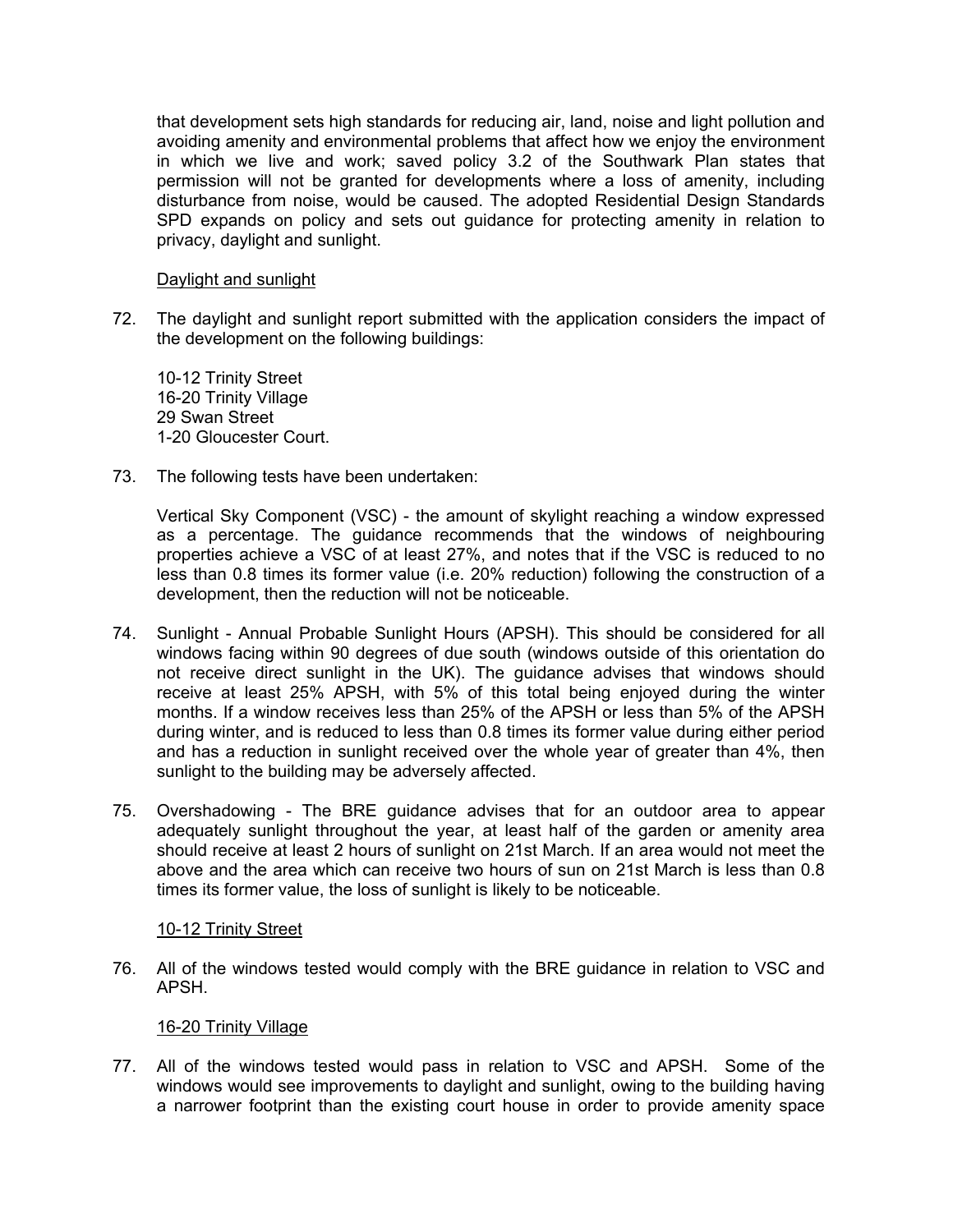parallel with Trio Place.

#### 29 Swan Street

78. All of the windows tested would pass in relation to VSC, with some seeing improvements. The windows would pass in relation to APSH.

## 1-20 Gloucester Court

79. Of the windows tested, six would fail in relation to VSC, with reductions ranging from 0.59 to 0.77. The report advises however, that these windows appear to serve small, dual aspect kitchens and that the rooms are likely to retain good levels of daylight. All of the windows would pass in relation to APSH. The proposal would comply with the BRE guidance in relation to the amenity space outside these buildings.

## Privacy and overlooking

- 80. Except for a single window at top floor level which could be obscure glazed by way of a condition, no windows are proposed in the north elevation of the proposed building facing 16-20 Trinity Village. There would be a substantial terrace serving this unit (67sqm), and a condition for a privacy screen is recommended. Although large, it would serve a single unit and it is not therefore considered that any undue noise or disturbance would occur. Balconies at the rear of the proposed building would be approximately 10m from windows in the rear elevation of 16-20 Trinity Village, therefore privacy screens should also be conditioned for the closest balconies to prevent any overlooking. There would be separation distances of 14m and 16m to Gloucester Court and 29 Swan Street on the opposite side of the road, in excess of the 12m recommended in the Residential Design Standards SPD to maintain privacy where properties face each other across a street.
- 81. The area to the west of the site is occupied by a police station on the opposite side of Trio Place, and office space and car parking. There would be 9m between the proposed balconies and the nearest building within the police station complex which would be a close relationship; there would be just under 12m window-to-window distance. It is not known exactly how the building is used, but the Metropolitan Police Secure by Design Advisor has not raised any objections to the proposal.
- 82. The adjoining site to the west forms part of the proposal site designation and is likely to come forward for redevelopment in the future. It is not considered that the proposed building would blight the redevelopment potential of this adjoining site as the only windows proposed in the western elevation of block 1 would be in the top two floors, set a minimum of 8m off the boundary.

## **Transport issues**

83. Strategic policy 2 of the Core Strategy seeks to encourage walking, cycling and the use of public transport rather than travel by car, to help to create safe, attractive, vibrant and healthy places for people to live and work, by reducing congestion, traffic and pollution. Saved policy 5.2 of the Southwark Plan seeks to ensure that developments do not result in adverse highway conditions; 5.3 requires the needs of pedestrians and cyclists to be considered and 5.6 and 5.7 relate to car parking. The site has a PTAL (public transport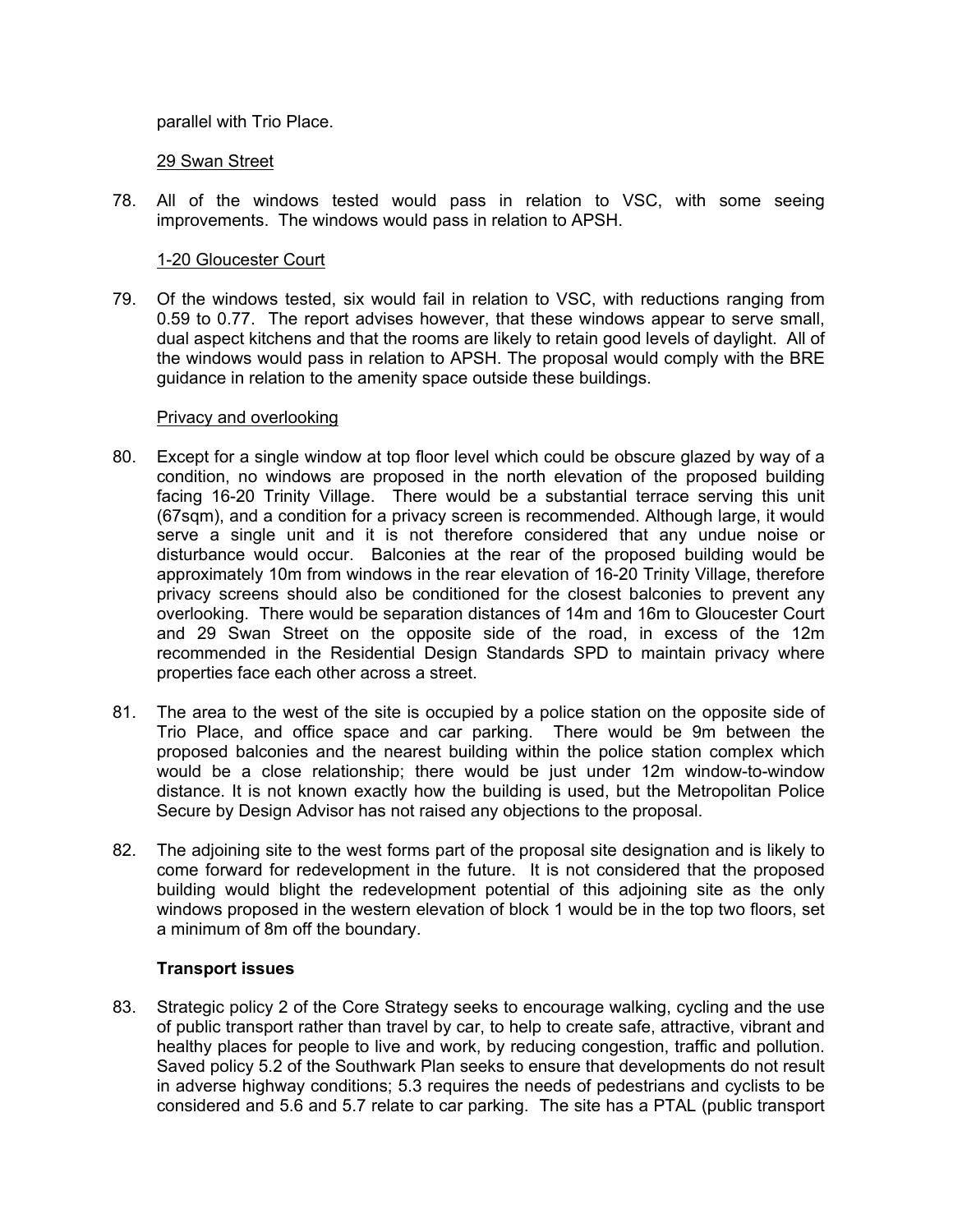accessibility level) of 6a (high) and is located in a controlled parking zone (CPZ).

#### Vehicular access

84. Vehicular access to the site would be from Trio Place at the rear and no objections are raised in this regard. The parking area and amenity space at the rear of block 1 would only be accessible to residents; therefore the plans have been amended to include a small turning area within the site. In the event that a motorist was to drive along Trio Place in error, this would avoid them having to reverse back out onto Trinity Street.

## Servicing

- 85. Being a predominantly residential development, servicing requirements are likely to be low and would take place from Harper Road and Trio Place. No objections are raised to this arrangement, although EPT has recommended a condition limiting the servicing hours to ensure that there would be no loss of amenity to neighbouring occupiers.
- 86. Internal refuse stores would be provided, the sizes of which have been calculated in accordance with the Council's standards. Collection would take place from Harper Road and Swan Street and no objections are raised to this. It is noted that the TNRA has requested that refuse storage be provided for existing properties on Trinity Street, but this would not be necessary in planning terms and could not be insisted upon.

## Cycle parking

87. Under the London Plan there would be a requirement for 88 cycle parking spaces to serve the residential units, including two short-stay spaces, and two spaces to serve the B class floorspace. The scheme would provide 102 cycle parking spaces within the development spread across the three blocks, although it is not clear where the B class cycle storage would be as ideally, this should be at ground floor level; a condition for details is therefore recommended. It is noted that there is a cycle hire docking station to the south of the site on the opposite side of Harper Road, with a capacity for 42 bicycles.

## Car parking

88. The site is located in a highly accessible location in the central activity zone. The only parking to be provided would be four scooter and four accessible car parking spaces for the wheelchair units, 20% of which should be secured with electric vehicle charging points by way of a condition. Further conditions preventing future occupiers from being able obtain parking permits and to secure the implementation of a travel plan with a 10% cycling target are recommended, together with a clause in the s106 agreement to provide 3 years car club membership for each eligible adult within the development. These measures would help to encourage sustainable modes of travel to and from the development.

# **Trees and landscaping**

89. Saved policy 3.13 of the Southwark plan requires high quality and appropriately designed streetscape and landscape proposals.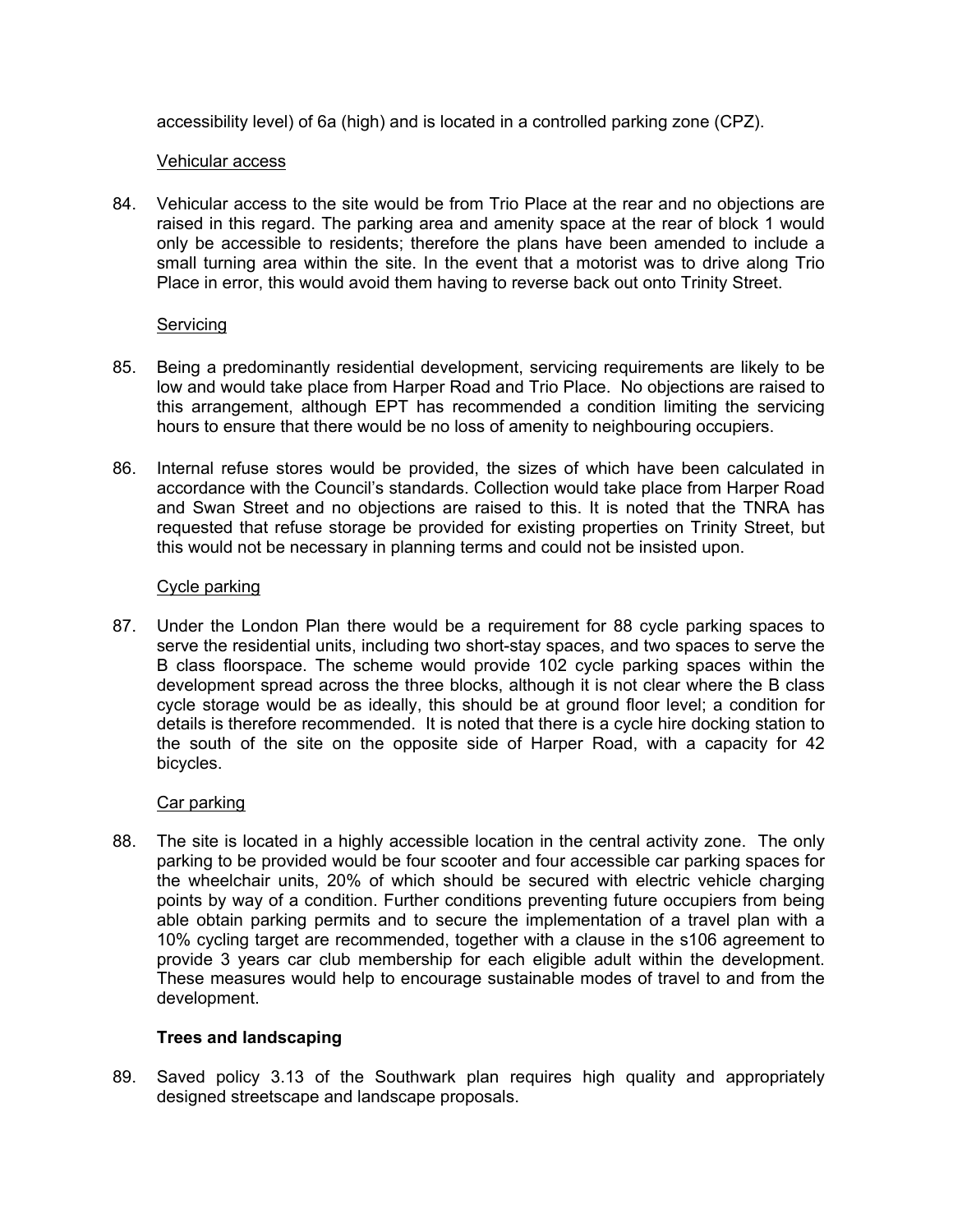- 90. The landscaping proposed for the development is welcomed. New communal garden and courtyard spaces would be created on Trio Place, with the communal garden defined by relatively generous threshold spaces to the residential units which would back onto it. Whilst not necessarily the largest communal open space, it would have the potential to offer some meaningful amenity value, especially when complimented by a roof terrace on block 1. The boundary treatment would be particularly important, as Trio Place is generally poorly overlooked at present. The plans show that 1800mm high railings are proposed, which would provide some privacy without deadening the street environment by allowing some views through.
- 91. There is a large London Plane Tree in front of the site on Harper Road and the building would be set sufficiently far back to allow for its retention. An aboricultural impact assessment submitted with the application shows that only minor works to this tree would be required, to which no objections are raised. There are two smaller street trees along Swan Street which would also be retained, and a condition for a construction method statement would ensure the protection of all of these trees during construction. Overall the landscaping details provided at this stage are considered to be acceptable, and a condition for full details including plant species and planting densities is recommended.

## **Planning obligations (S.106 undertaking or agreement)**

- 92. Saved policy 2.5 'Planning obligations' of the Southwark Plan and policy 8.2 of the London Plan advise that Local Planning Authorities should seek to enter into planning obligations to avoid or mitigate the adverse impacts of developments which cannot otherwise be adequately addressed through conditions, to secure or contribute towards the infrastructure, environment or site management necessary to support the development, or to secure an appropriate mix of uses within the development. Further information is contained within the Council's adopted Planning Obligations and Community Infrastructure Levy SPD. A s106 agreement is currently being drafted which should include clauses to secure the following:
	- The provision of affordable housing
	- Marketing of the wheelchair units
	- Car club membership
	- Employment and training provisions during construction
	- A s278 agreement to secure highway works to support the development including repaving along Harper Road, Swan Street and Trinity Street
	- An archaeology contribution of £6,778
	- A children's playspace contribution of £24,009.
- 93. In the event that a satisfactory legal agreement has not been entered into by 31 March 2016 it is recommended that the Director of Planning refuses planning permission, if appropriate, for the following reason:

The proposal, by failing to provide for appropriate planning obligations secured through the completion of a S106 agreement, fails to ensure adequate provision of affordable housing and mitigation against the adverse impacts of the development through projects or contributions in accordance with saved policy 2.5 'Planning Obligations' of the Southwark Plan (2007), strategic policy 14 'Delivery and Implementation' of the Core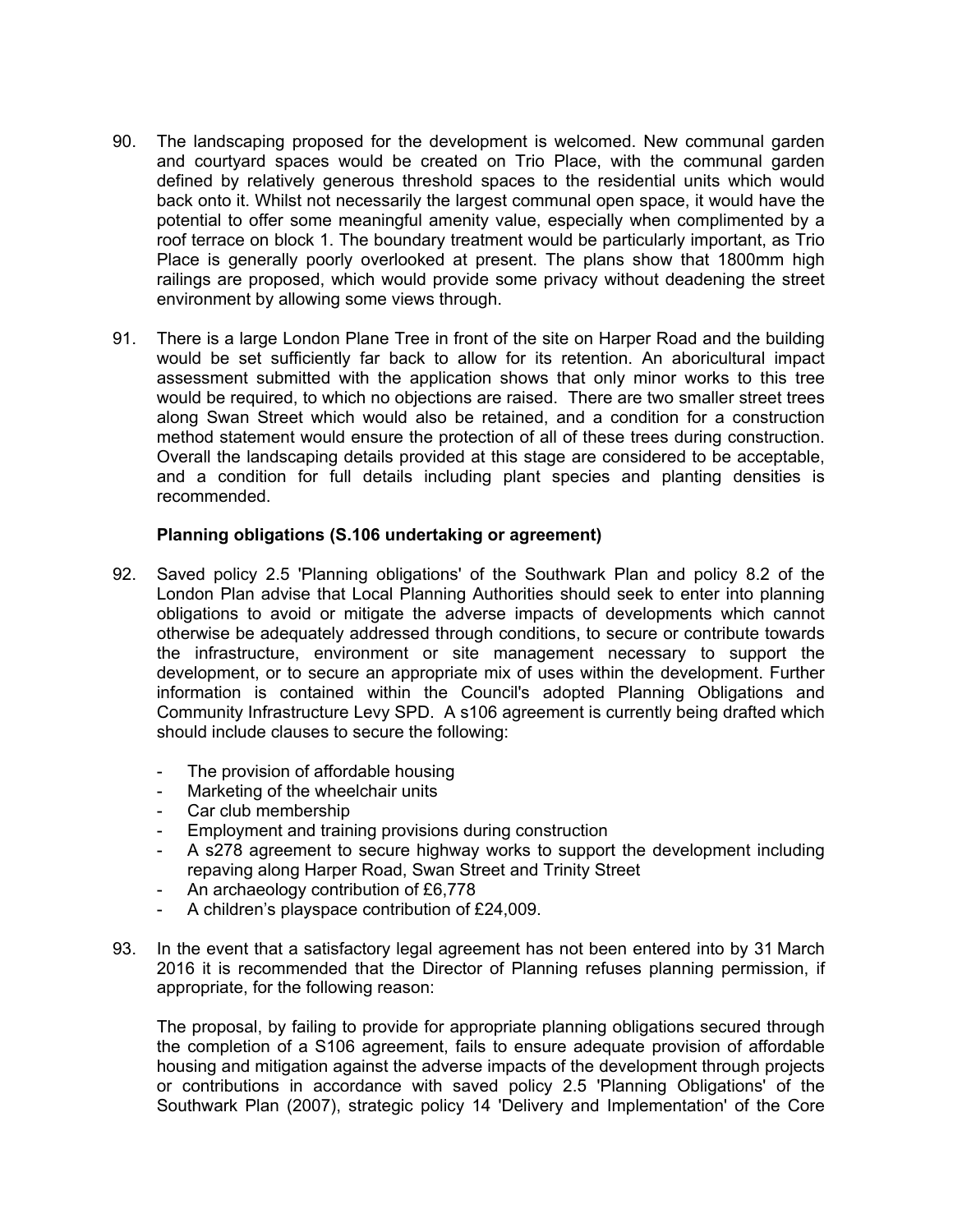Strategy (2011), policy 8.2 'Planning obligations' of the London Plan (2015) and the Planning Obligations and Community Infrastructure Levy SPD (2015).

## **Mayoral and Southwark Community Infrastructure Levy**

- 94. Section 143 of the Localism Act states that any financial contribution received in terms of community infrastructure levy (CIL) is a material "local financial consideration" in planning decisions. The requirement for payment of the Mayoral or Southwark CIL is therefore a material consideration. However, the weight attached is determined by the decision maker. The Mayoral CIL is required to contribute towards strategic transport investments in London as a whole, primarily Crossrail, while Southwark's CIL will provide for infrastructure that supports growth in Southwark.
- 95. In this instance a Mayoral CIL payment of £214,512 and a Southwark CIL payment of £1,010,910 are due.

#### **Sustainable development implications**

96. Policy 5.2 of the London Plan requires major developments to provide an assessment of their energy demands and to demonstrate that they have taken steps to apply the Mayor's energy hierarchy. Policies 5.5 and 5.6 require consideration of decentralised energy networks and policy 5.7 requires the use of on-site renewable technologies, where feasible. Of note is that developments must reduce their carbon dioxide emissions by 40% when compared to the 2010 Building Regulations requirement. The applicant has submitted an energy statement in support of the application and in relation to the Major's energy hierarchy, and the following is proposed:

#### Be lean (use less energy)

Measures including high levels of insulation, high performance glazing, low energy lighting and limited flow rates to water fittings to reduce hot water demand are proposed. These measures would reduce carbon dioxide emissions by 6.9% when compared to a scheme compliant with the Building Regulations.

#### Be clean (supply energy efficiently)

Combined heat and power (CHP) and gas boilers would be incorporated into the development to provide electricity and heat. It would reduce carbon dioxide emissions by 42.1% when compared to a scheme compliant with the Building Regulations.

#### Be green (use renewable energy)

As the development would achieve a carbon dioxide reduction of 49% through the energy efficiency measures and CHP, no renewable energy is proposed in this instance. The roof plan does include zones for photovoltaics, therefore these could be provided in the future if required.

97. Overall the scheme would reduce carbon dioxide emissions by 49% when compared to a scheme compliant with the 2013 Building Regulations, which would exceed the policy requirement.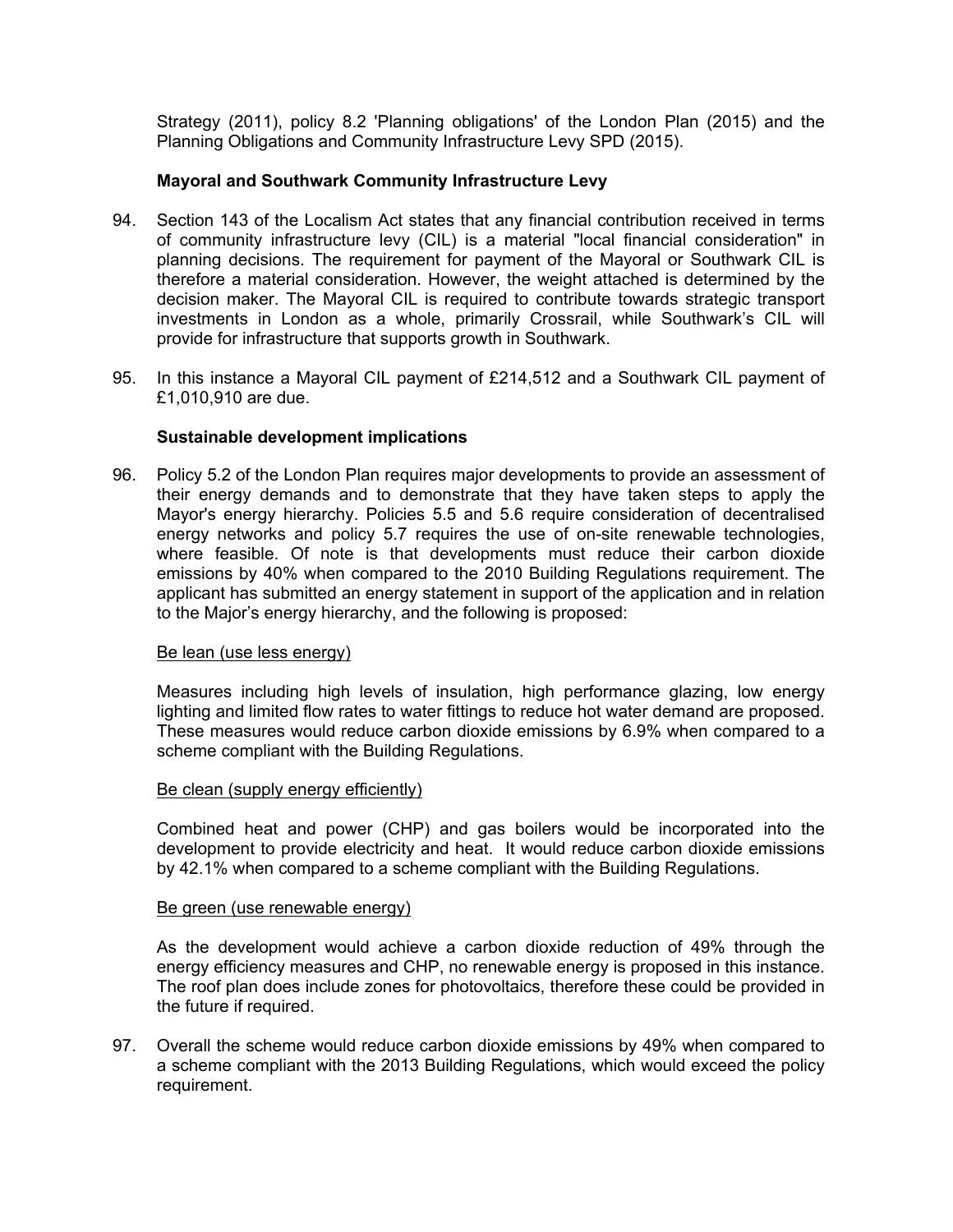- 98. In terms of Southwark's policies, strategic policy 13 of the Core Strategy 'High environmental standards' sets out a number of standards and those relevant to the proposed development are as follows:
	- Office uses must achieve at least BREEAM 'excellent'
	- Major development must achieve a reduction in carbon dioxide of 20% from using on-site or local low and zero carbon sources of energy
	- Major developments must reduce surface water run-off by more than 50%
	- Major housing developments must achieve a potable water use
	- Target of 105 litres per person per day.
- 99. No information has been provided to demonstrate that the proposed office space would achieve BREEAM 'excellent', therefore a condition to secure this is recommended. As the proposal would reduce its carbon dioxide emissions by 49% in accordance with the London Plan no renewable energy is proposed, and there are no objections to this in this instance. Surface water run-off rates have not been provided, but the Council's Flood and Drainage Team has reviewed a flood risk assessment and drainage strategy submitted with the application and is satisfied with the information provided. The Code for Sustainable Homes (CSH) has recently been withdrawn, but a CSH pre-assessment has been submitted with the application. It advises that indoor water use would be 90 litres per person per day, to be achieved by specifying water efficient appliances such as WCs, taps and white goods, and a condition limiting water use in line with strategic policy 13 is recommended.
- 100. Saved policy 3.3 of the Southwark Plan advises that planning permission will not be granted for major development unless the applicant demonstrates that the economic, environmental and social impacts of the proposal have been addressed through a sustainability assessment; a sustainability checklist has been submitted in support of the application.
- 101. In terms of economic impacts, employment and training during construction would be secured through the s106 agreement, and the proposed office space would create job opportunities. A policy compliant amount of affordable housing would be provided and whilst no community floorspace would be included, a CIL payment which could potentially be put towards other D class uses would be required. The development would incorporate measures to reduce its carbon dioxide emissions and a condition to secure BREEAM 'excellent' for the office space is recommended.

## **Archaeology**

- 102. The site is located in an archaeological priority zone and is at an exceptionally interesting place within the Roman archaeology of Southwark. It is likely that this site contains the area where a burial ground, generally to the east and north of Harper Road, meets the settled area of the Roman town. At other adjacent sites on Swan Street areas of Roman ritual deposition have been found; these sites to the rear of the former post office on Borough High Street were excavated by Pre-Construct Archaeology and the findings have been published in London and Middlesex Archaeological Society transactions volume 57.
- 103. An archaeological report has been submitted in support of the application. Conditions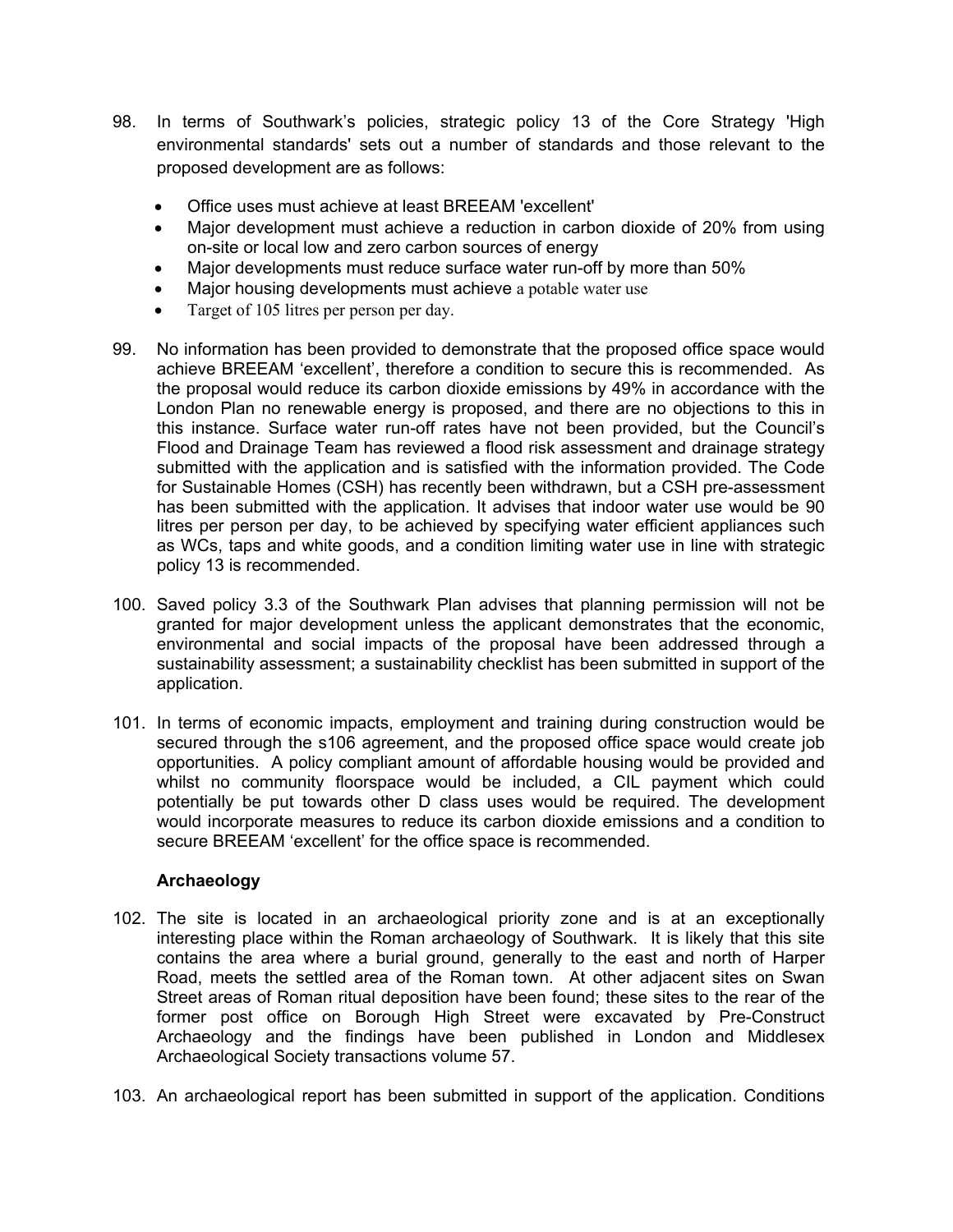are recommended, together with a clause in the s106 agreement to secure a contribution of £6,788 in accordance with the Council's Planning Obligations and CIL SPD.

## **Flood risk**

104. The site is located in flood zones 2 and 3 and a flood risk assessment and drainage strategy have been submitted for approval. The documents have been reviewed by the Council's Flood and Drainage Team and the Environment Agency (EA), both of whom raised concerns regarding the adequacy of the information, provision of sleeping accommodation in the basement, impact of the basement on flooding, and surface water run-off. Additional information has been provided to address these concerns and neither the Flood and Drainage Team nor the EA report any objections to the proposal; conditions are recommended to ensure the development would be carried out in accordance with the information provided.

# **Ecology**

- 105. Saved policy 3.28 of the Southwark Plan states that the Local Planning Authority will take biodiversity into account in its determination of all planning applications and will encourage the inclusion in developments of features which enhance biodiversity, requiring an ecological assessment where relevant.
- 106. A biodiversity statement has been submitted in support of the application which concludes that the site supports negligible ecological value at present, containing only a narrow strip of vegetation which has low species diversity. The report recommends that any shrub clearance from the site should avoid the bird nesting season and an informative advising the applicant of this is recommended. A neighbouring resident raised concerns that the court building could be used by bats; therefore an additional survey was commissioned. No evidence of bats was found within the building and the report has been reviewed by the Council's Ecology Officer who agrees with its findings.
- 107. The proposed development has the potential to enhance the ecological value of the site and would incorporate landscaped areas, nest boxes, bee blocks and green roofs around the edges of the roof garden, all of which are welcomed.

## **Air quality**

108. The site is located in an air quality management area. An air quality assessment has therefore been undertaken which considers the potential air quality impacts arising from the construction and operational phases of the development. The report has been reviewed by EPT and conditions are recommended, including for a construction management plan and to monitor emissions from the CHP.

## **Contaminated land**

109. A desk-top study has been undertaken and submitted in support of the planning application. It has been reviewed by EPT and intrusive testing is required, and a condition to secure this is recommended.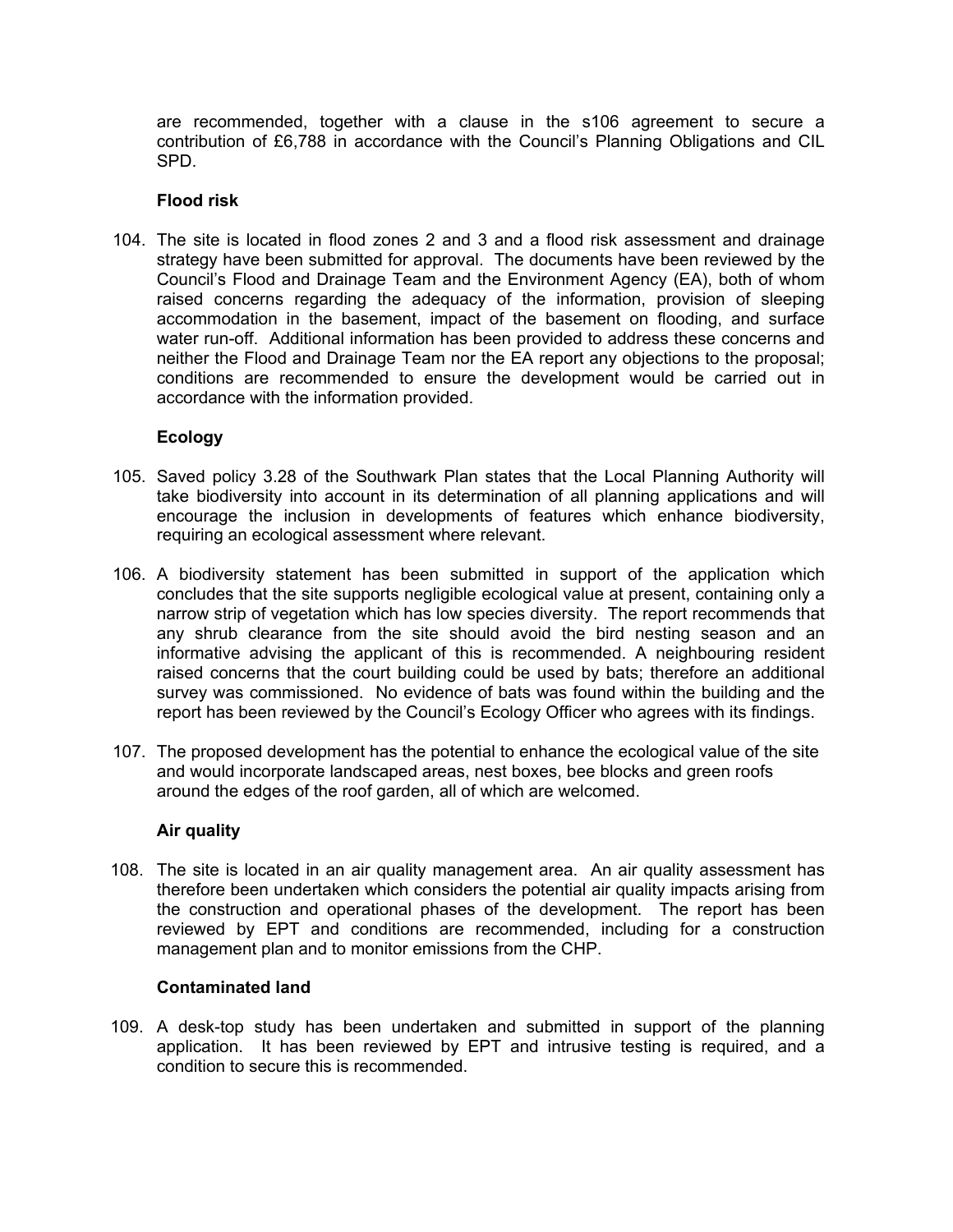## **Statement of community involvement**

110. A statement of community involvement has been submitted which sets out the consultation which the applicant undertook prior to the submission of the planning application. It advises that residential and business tenants and leaseholders within a 100m radius of the site, existing occupiers of the site, Trinity Newington Residents' Association, local ward councillors and Trinity Village Management Team were consulted. Public exhibitions were held on 9 October and 19 November 2014 and 2 January and 19 March 2015, with fliers sent out in advance. A number of changes were made to the scheme following consultation with the public, the Council and the Design Review Panel including a reduction in the height and mass of the development, omission of a 'mews' block fronting Trio Place and the articulation of blocks 2 and 3 as individual buildings.

## **Conclusion on planning issues**

111. The proposed development would be acceptable in land use terms and would provide much needed housing in the borough. Although there would be a loss of D class floorspace as a result, the wider benefits of the scheme including a policy compliant amount of affordable housing and the provision of office floorspace which would create job opportunities are considered to outweigh any harm caused in this instance. The proposal would be of a vey high quality of design, with the demolition of the existing court building having been justified and a number of its existing features would be reused within the proposed scheme. The proposal would preserve the setting of the adjacent listed buildings and Trinity Church Square Conservation Area, and is considered to be a good, contextual response to the site. The proposal would provide a good standard of accommodation including wheelchair housing, and no significant loss of amenity would occur to neighbouring occupiers. The site is well located for public transport, and no wider adverse transport impacts are anticipated. In light of this and for the reasons set out in full in the report, it is recommended that planning permission should be granted.

## **Community impact statement**

- 112. In line with the Council's Community Impact Statement the impact of this application has been assessed as part of the application process with regard to local people in respect of their age, disability, faith/religion, gender, race and ethnicity and sexual orientation. Consultation with the community has been undertaken as part of the application process.
	- a) The impact on local people is set out above.
	- b) The following issues relevant to particular communities/groups likely to be affected by the proposal have been identified above.
	- c) The likely adverse or less good implications for any particular communities/groups have been also been discussed above.

#### **Consultations**

113. Details of consultation and any re-consultation undertaken in respect of this application are set out in Appendix 1.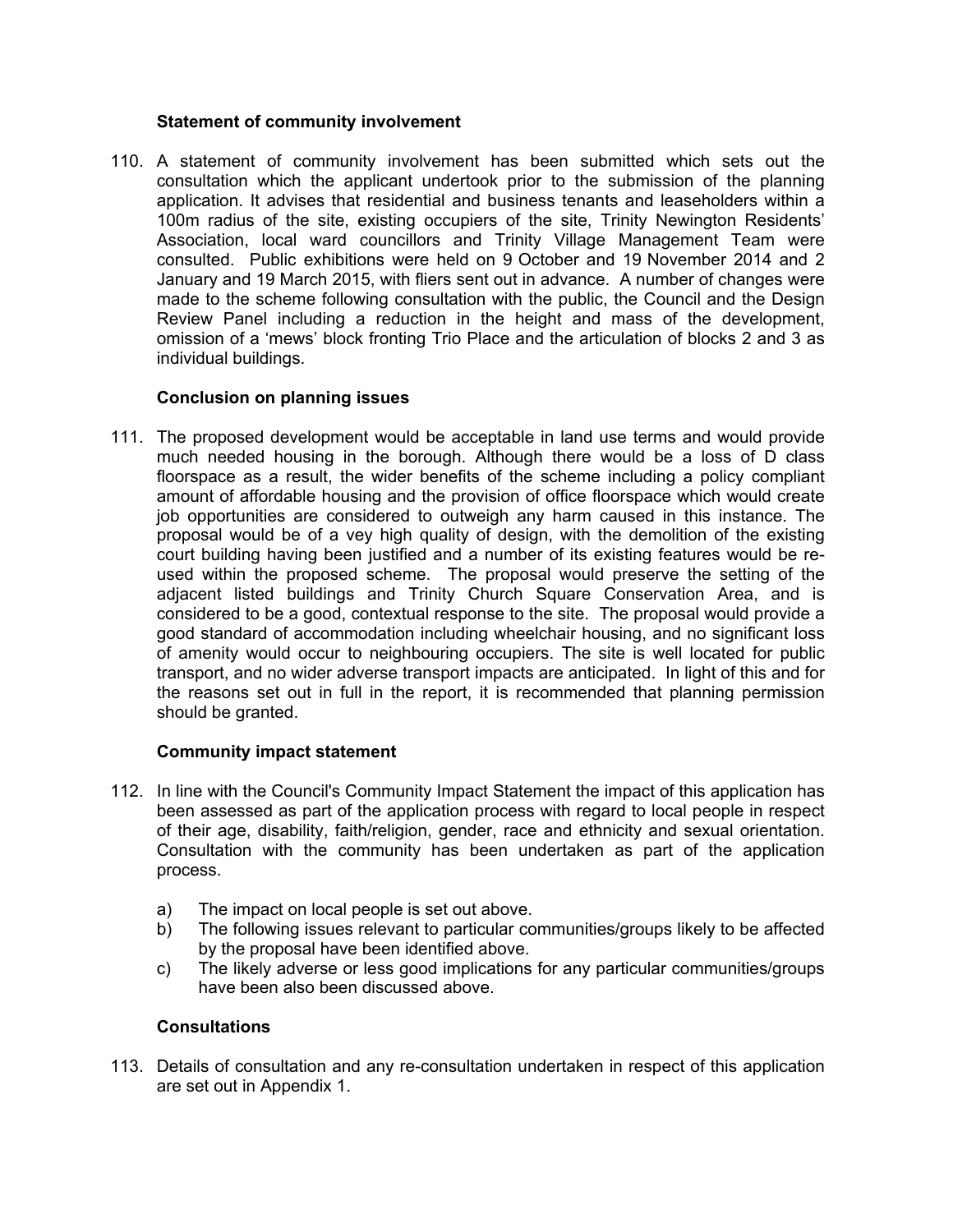## **Consultation replies**

114. Details of consultation responses received are set out in Appendix 2.

## Summary of consultation responses

- 115. Five representations have been received objecting to the proposal, including the response from Trinity Newington Residents' Association which is provided below. Grounds for objecting are:
	- Unjustified loss of the attractive court building
	- Increased noise
	- Lack of one-to-one consultation with residents
	- Structural impacts on neighbouring buildings (Officer response: This would be covered under the Building Regulations)
	- Impact on the setting of adjacent listed buildings on Trinity Street
	- Overdevelopment
	- The scale of development would dominate its surroundings
	- Inappropriate materials including reconstituted stone
	- Development not as supported locally as the submission asserts
	- Loss of light and privacy.

## Trinity Newington Residents' Association

- 116. The final scheme has made substantial steps forward compared to the original proposal and is of a much higher quality, more appropriate to the context, and better resolved. The number of residential units has been cut from 82 to 64. The "tower block" at the corner of Swan Street and Harper Road is now only five storeys with a 6th and 7th storey considerably set back. The Swan Street facade now reads as three separate buildings, adding to variety and interest: the northern most block is designed to echo the court building and will retain the pillars and bronze lights at the entrance and the railings.
- 117. The one area where the latest plans are a disappointment is refuse storage. At the second community meeting, the architects unveiled plans to provide new bin storage space for use by residents in Trinity Street as well as the residents of the development which would be accessible from Trio Place. The latest proposal envisages a bin store accessible by just the four flats in 16-18 Trinity Street, accessible from Swan Street. The dumping of rubbish by residents of Trinity Street to the west of Trio Place will still be a problem. We would like to see some space in Trio Place used as a refuse and recycling site for domestic and office refuse from 2-14 Trinity Street. Officer response: The refuse storage for the proposed development has been calculated in accordance with the Council's guidelines. Whilst it may be desirable for the scheme to provide refuse storage for existing neighbouring residents, this would not be necessary in planning terms and cannot be insisted upon.

#### Highways Development Management

118. Issues to be resolved prior to consent - Provide a turning head on Trio Place to avoid 'lost' or visitor vehicles reversing into Trinity Street.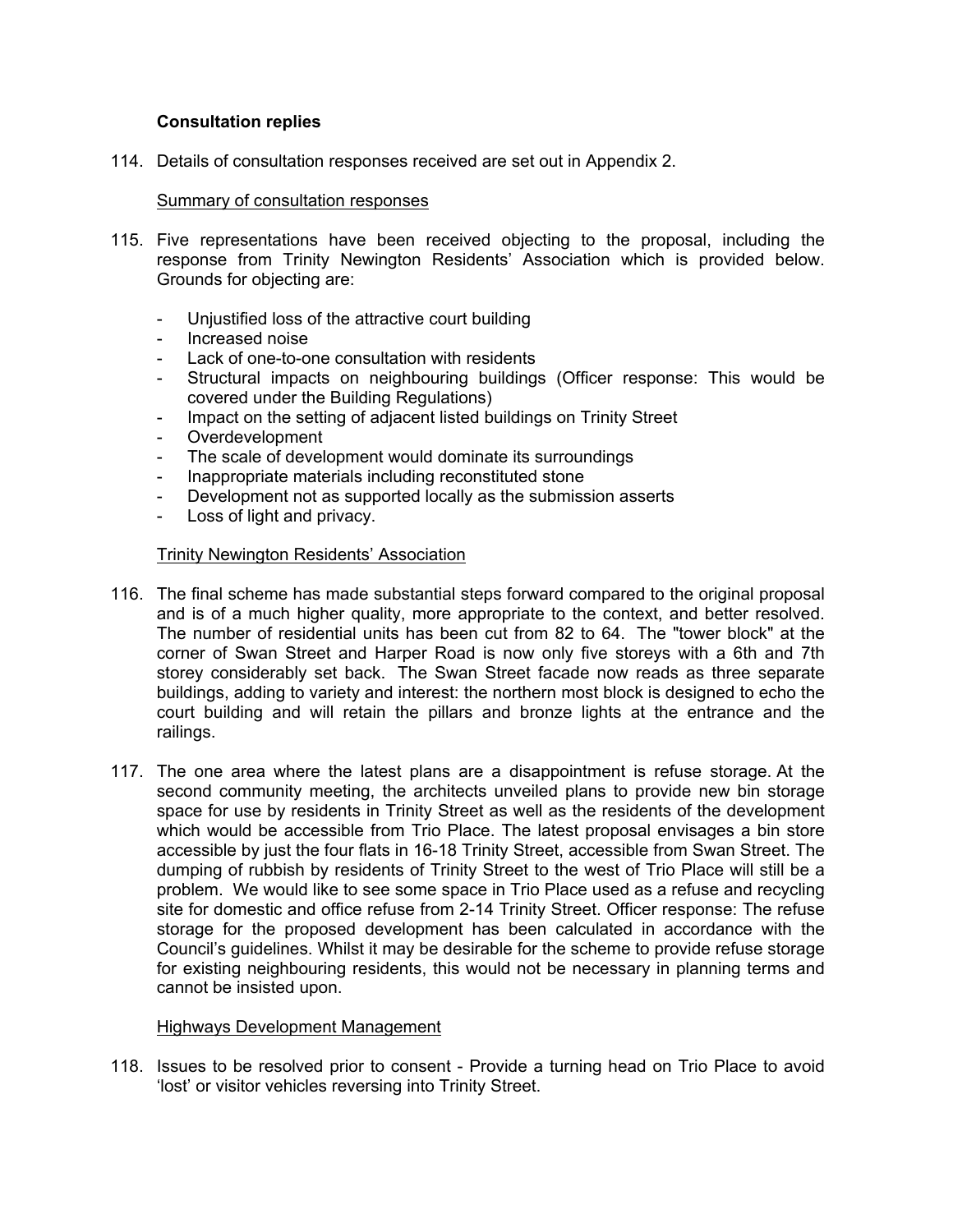- 119. If consent is granted the developer must enter into a S278 agreement to complete the following works:
	- Repaving of the footway fronting the development on Harper Road, Swan Street and Trinity Street including new kerbing.
	- The paving slabs are to be concrete except for the junction of Swan Street and Trinity Road which is within a conservation area and they are to be conservation granite to match existing ones.
	- Widen the footways along Swan Street and Trinity Street to provide a 450mm wide clearance for existing trees and street lighting columns and front of kerb face.
	- Construct two raised pedestrian crossing tables at the junctions of Trinity Street and 16 Swan Street and Trinity Street and Trio Place to the relevant SSDM standards.
	- Install flush edgings to all existing trees.
	- Promote a Traffic Regulation Order to legalise the change in traffic restrictions
	- Upgrade street lighting to current LBS standards.

#### General comments

- 120. The proposals include block paving of Trio Place except for a short length near the junction with Trinity Street. This section is likely to be damaged by construction traffic and should be resurfaced.
	- No works are shown with regards to the footway on Trio Place which is currently in a poor condition. The kerbs would need to be re-aligned and re-levelled when the blocks are laid. It is recommended that the whole of Trio Place be block paved as a shared place.
	- Gulley and utility covers are likely to be damaged by construction vehicles and may need to be replaced on both Swan Street and Trio Place.
- 121. There are single yellow lines on all the three roads fronting the development. A Traffic Management Order to regulate any changes made, in particular on Trio Place, will be required.
- 122. The application site falls within 'General' designation except for the junction of Swan Street and Trinity Street which falls under 'Heritage', therefore all footways fronting the development should be paved with concrete paving slabs with 150mm wide granite kerbs but the Heritage area must have granite kerbs to match the existing.

#### Flood and Drainage Team

- 123. Initial comment:
	- Note that sleeping accommodation is to be provided within the basement. Generally, sleeping accommodation is not permitted at basement level in flood zone 3 (this is in line with EA guidance). Details of flood breach levels would be required for the team to undertake an assessment of the risks associated with provision of sleeping accommodation on the lower ground floor, and whether any further flood resistant / resilient measures will be required. Environment Agency (EA) modelled breach assessment information is available to determine the flood levels.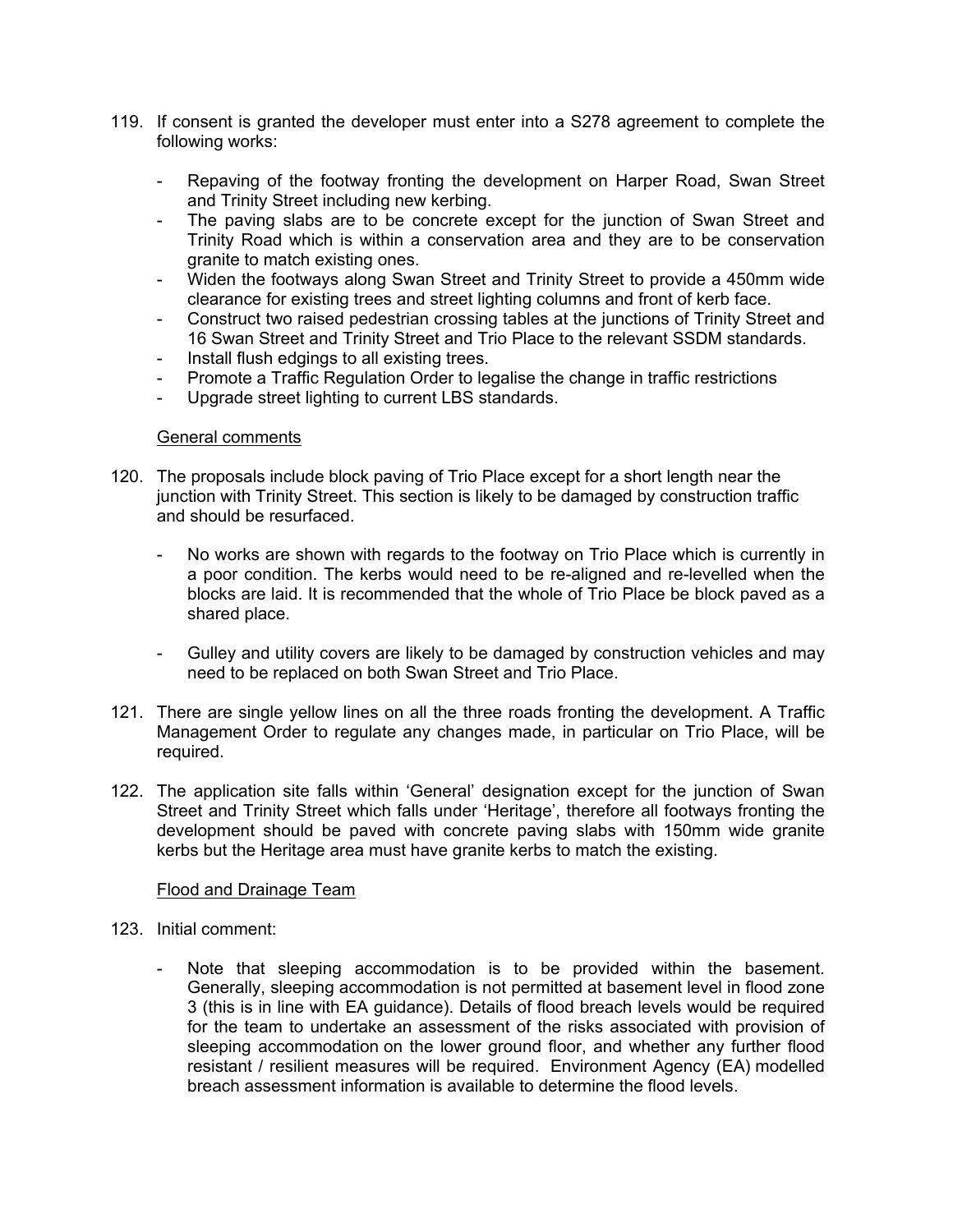No consideration is given to whether the basement will impact on groundwater flow and flooding, or on any resultant impacts on surface water flow. As a minimum, it should be demonstrated that the basement does not extend into existing groundwater levels. If this is not the case, mitigation measures may be required to reduce the risk of any future groundwater impacts.

No details are provided on the existing runoff from site. Section 3.2.3 of the FRA states that "the proposed development would not lead to any increase in impermeable space and will not involve any change to the existing drainage arrangements." We would expect to see the proposed and existing surface water runoff from the site quantified to allow an assessment to be made on whether any reduction is feasible. Generally, Southwark expects the runoff to be limited to equivalent Greenfield runoff rates. However, we appreciate that given the relatively small area; this may not be feasible in this case.

124. Subsequent comment:

Comment closed following the submission of additional information.

#### London Underground

125. London Underground Infrastructure protection has no comment to make on this planning application. These comments relate only to the London Underground infrastructure protection issues raised by the application. They should not be taken to be representative of the position which may be taken by the Mayor and/or another part of TfL. You are advised to consider whether it is also necessary or appropriate to consult other parts of TfL and whether the application should be referred to the Mayor as an application of potential strategic importance pursuant to the provisions of the Town and Country Planning (Mayor of London) Order 2008.

#### Network Rail

126. The site is quite far from the railway line and there do not appear to be any tunnels nearby.

#### Historic England

127. This application should be determined in accordance with national and local policy guidance, and on the basis of your specialist conservation advice. It is not necessary for us to be consulted again on this application. However, if you would like further advice, please contact us to explain your request. We can then let you know if we are able to help further and agree a timetable with you. In returning the application to you without comment, Historic England stresses that it is not expressing any views on the merits of the proposals which are the subject of the application.

#### Transport for London

128. The site is situated on Harper Road and Swan Street which are in the local road network; the nearest section of the Transport for London Road Network (TLRN) is Great Dover Street, 200m north of the site. The nearest section of the Cycle Superhighway is Southwark Bridge Road, 300m west of the site. Having reviewed the application TfL has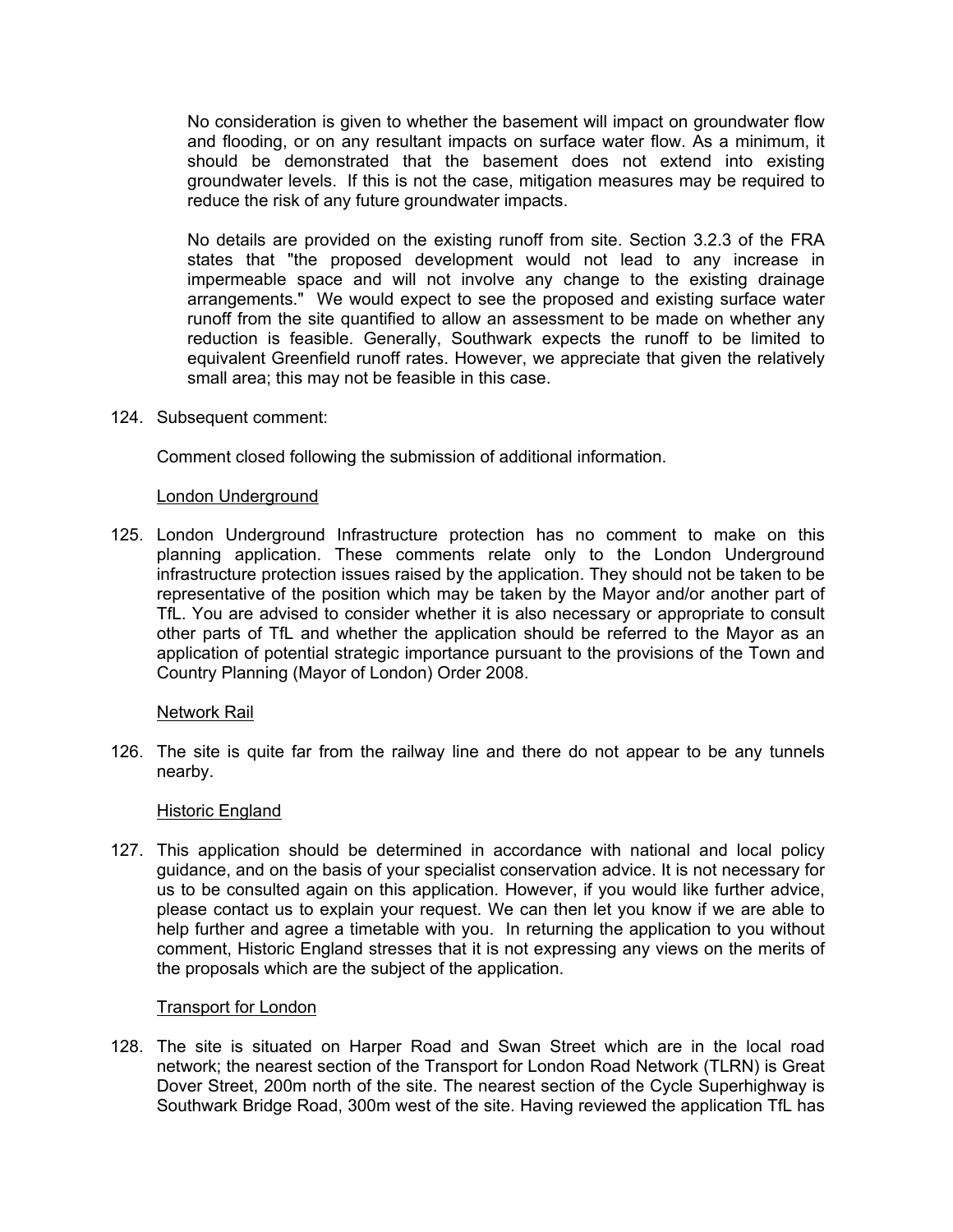the following comments:

The development proposed is to be car free except for 4 Blue Badge parking spaces which is supported by TfL, especially given the high PTAL score of 6b (measured on a scale of 1a – 6b where 6b is the highest). TfL request that the Blue Badge spaces are equipped with electric vehicle charging points.

Residents should be exempt from applying for parking permits (except Blue Badge holders) in the Controlled Parking Zone; this should be secured in the Section 106 agreement. The cycle parking provision of 106 cycle parking spaces for the residential element and 4 for the commercial element is in line with London Plan (2015) minimum standards. The inclusion of a Travel Plan, Construction Management Plan and Delivery and Servicing Plan as part of the planning application is supported by TfL, these should be secured in the Section 106 agreement.

## Natural England

129. Natural England has no comments to make on this application. The lack of comment from Natural England does not imply that there are no impacts on the natural environment, but only that the application is not likely to result in significant impacts on statutory designated nature conservation sites or landscapes. It is for the local planning authority to determine whether or not this application is consistent with national and local policies on the natural environment. If the proposed works could, at any stage, have an impact on protected species, then you should refer to our Standing Advice which contains details of survey and mitigation requirements.

## Environment Agency

130. No objections; detailed advice offered to the applicant.

#### London Fire and Emergency Planning Authority

- 131. The Brigade has no objections or comments to raise at this juncture.
- 132. Metropolitan Police
- 133. The Metropolitan Police have read the design and access statement. Believe having reviewed the documents that there is no reason why this development should not achieve Secured by Design Part 2 physical security accreditation (even any listed buildings). Therefore seek to have a condition that states the development must achieve SBD certification .This is a vulnerable location; the Police Property service were contacted, hope that they have commented and advise on this particular matter.

#### Environmental Protection Team

134. Approval with conditions.

## Thames Water

135. No objections. Informatives and a condition relating to impact piling recommended.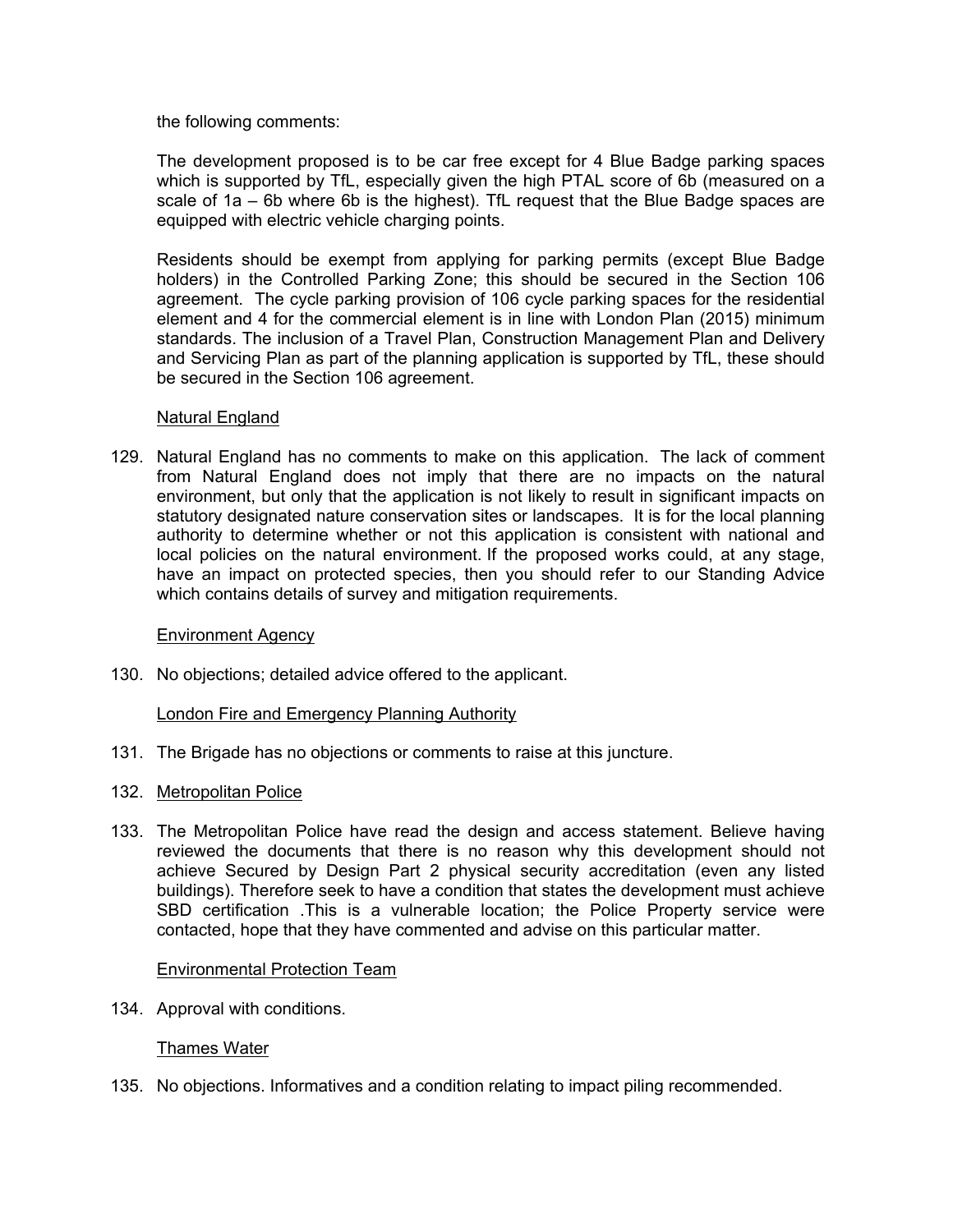#### **Human rights implications**

- 136. This planning application engages certain human rights under the Human Rights Act 2008 (the HRA). The HRA prohibits unlawful interference by public bodies with conventions rights. The term 'engage' simply means that human rights may be affected or relevant.
- 137. This application has the legitimate aim of providing 64 residential units and B1 class floorspace. The rights potentially engaged by this application, including the right to a fair trial and the right to respect for private and family life are not considered to be unlawfully interfered with by this proposal.

# **BACKGROUND DOCUMENTS**

| <b>Background Papers</b>              | <b>Held At</b>           | <b>Contact</b>                      |
|---------------------------------------|--------------------------|-------------------------------------|
| Site history file: TP/1422-25         | <b>Chief Executive's</b> | Planning enquiries telephone:       |
|                                       | Department               | 020 7525 5403                       |
| Application file: 15/AP/3886          | 160 Tooley Street        | Planning enquiries email:           |
|                                       | London                   | planning.enquiries@southwark.gov.uk |
| Southwark Local Development   SE1 2QH |                          | Case officer telephone:             |
| <b>Framework and Development</b>      |                          | 020 7525 5410                       |
| Plan Documents                        |                          | Council website:                    |
|                                       |                          | www.southwark.gov.uk                |

#### **APPENDICES**

| No.        | Title                                |
|------------|--------------------------------------|
|            | Appendix 1   Consultation undertaken |
| Appendix 2 | Consultation responses received      |
| Appendix 3 | Recommendation                       |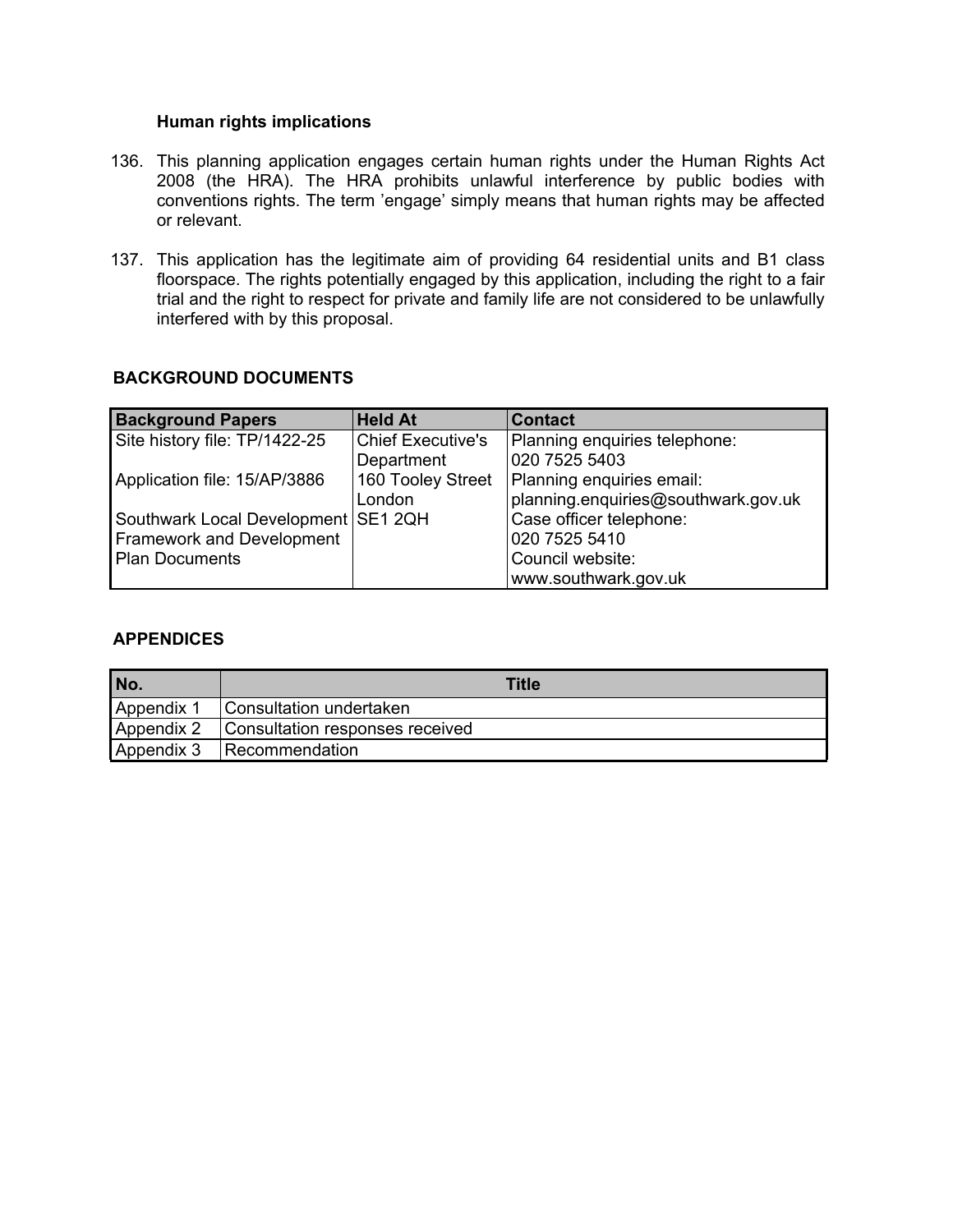# **AUDIT TRAIL**

| <b>Lead Officer</b>                                                     | Simon Bevan, Director of Planning |                        |                          |  |
|-------------------------------------------------------------------------|-----------------------------------|------------------------|--------------------------|--|
| <b>Report Author</b>                                                    | Victoria Lewis, Team Leader       |                        |                          |  |
| l Version                                                               | Final                             |                        |                          |  |
| <b>Dated</b>                                                            | 17 February 2016                  |                        |                          |  |
| <b>Key Decision</b>                                                     | No.                               |                        |                          |  |
| <b>CONSULTATION WITH OTHER OFFICERS / DIRECTORATES / CABINET MEMBER</b> |                                   |                        |                          |  |
| <b>Officer Title</b>                                                    |                                   | <b>Comments Sought</b> | <b>Comments included</b> |  |
| Strategic director, finance &<br>governance                             |                                   | <b>No</b>              | No                       |  |
| Strategic director, environment and<br>leisure                          |                                   | <b>No</b>              | No                       |  |
| Strategic director, housing and<br>modernisation                        |                                   | No                     | No                       |  |
| Director of regeneration                                                |                                   | <b>No</b>              | <b>No</b>                |  |
| Director of law and democracy                                           |                                   | No                     | No                       |  |
| Date final report sent to Constitutional Team                           |                                   |                        | 18 February 2016         |  |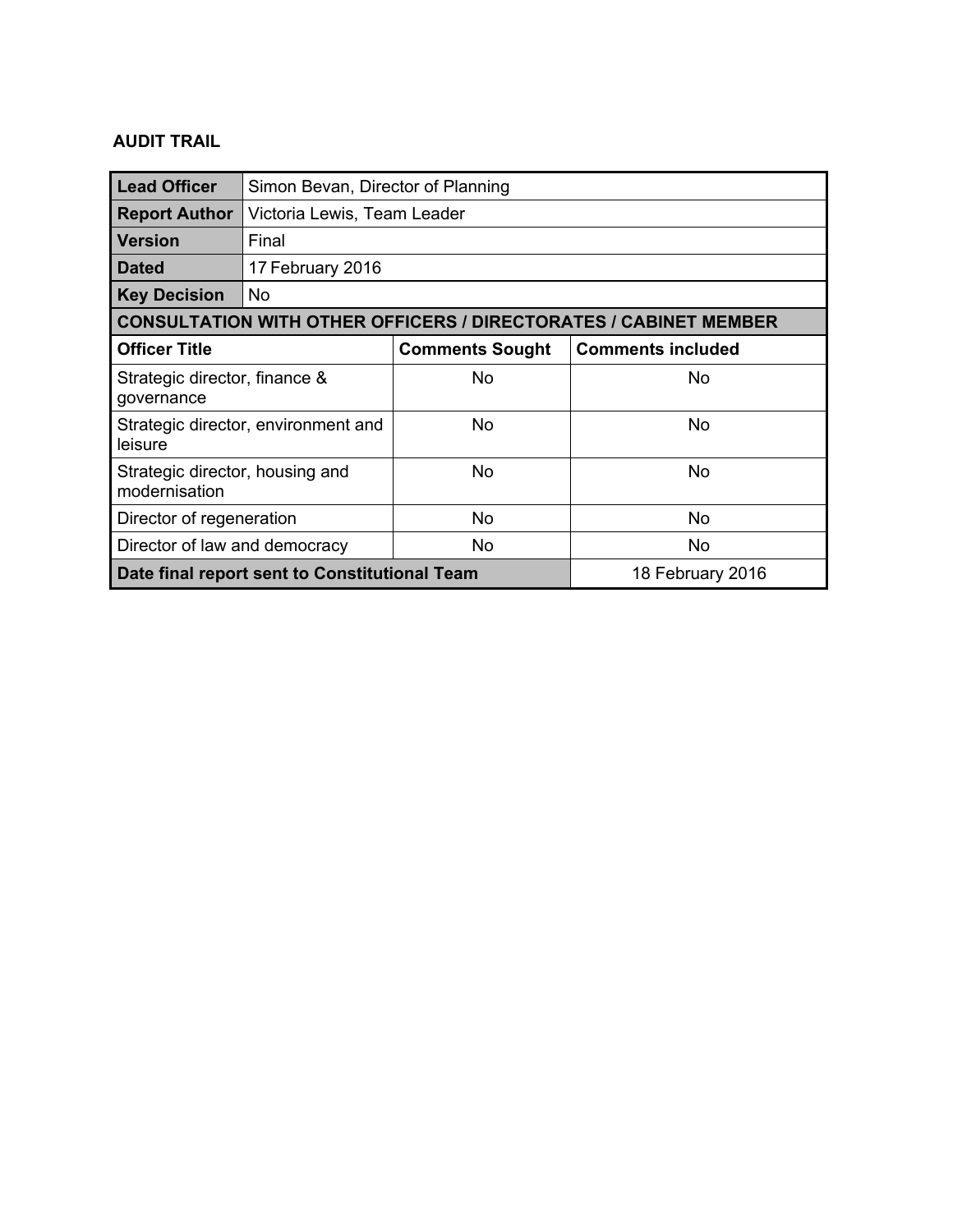# **APPENDIX 1**

#### **Consultation undertaken**

**Site notice date:** 16/10/2015

**Press notice date:** 15/10/2015

**Case officer site visit date:** n/a

**Neighbour consultation letters sent:** 16/10/2015

#### **Internal services consulted:**

Ecology Officer Economic Development Team Environmental Protection Team Formal Consultation [Noise / Air Quality / Land Contamination / Ventilation] Flood and Drainage Team HIGHWAY LICENSING Highway Development Management Housing Regeneration Initiatives Public Realm Comments on Developments Where Trees are Affected Waste Management

#### **Statutory and non-statutory organisations consulted:**

EDF Energy Environment Agency Greater London Authority Historic England London Fire & Emergency Planning Authority London Underground Limited Metropolitan Police Service (Designing out Crime) Natural England - London Region & South East Region Network Rail (Planning) Thames Water - Development Planning Transport for London (referable & non-referable app notifications and pre-apps)

#### **Neighbour and local groups consulted:**

Flat 1 Fraser Court SE1 4HA 10 Trinity Street London SE1 1DB Flat 2 Fraser Court SE1 4HA 21 Swan Street London SE1 1BY<br>19 Trinity Church Square London SE1 4HU 23 Swan Street London SE1 1BY 19 Trinity Church Square London SE1 4HU 23 Swan Street London SE1 1BY<br>20 Trinity Church Square London SE1 4HU 50 Swan Street London SE1 1DF 20 Trinity Church Square London SE1 4HU<br>Flat 5 Fraser Court SE1 4HA Flat 5 Fraser Court SE1 4HA 27a Swan Street London SE1 1BY Flat 6 Fraser Court SE1 4HA Rise House 5 Trinity Street SE1 1DB 4 Light Room Apartments 325 Borough High Street SE1 1JH Flat 4 Fraser Court SE1 4HA 5 Light Room Apartments 325 Borough High Street SE1 1JH<br>10e Trinity Church Square London SE1 4HU 5 2 Light Room Apartments 325 Borough High Street SE1 1JH 2 Light Room Apartments 325 Borough High Street SE1 1JH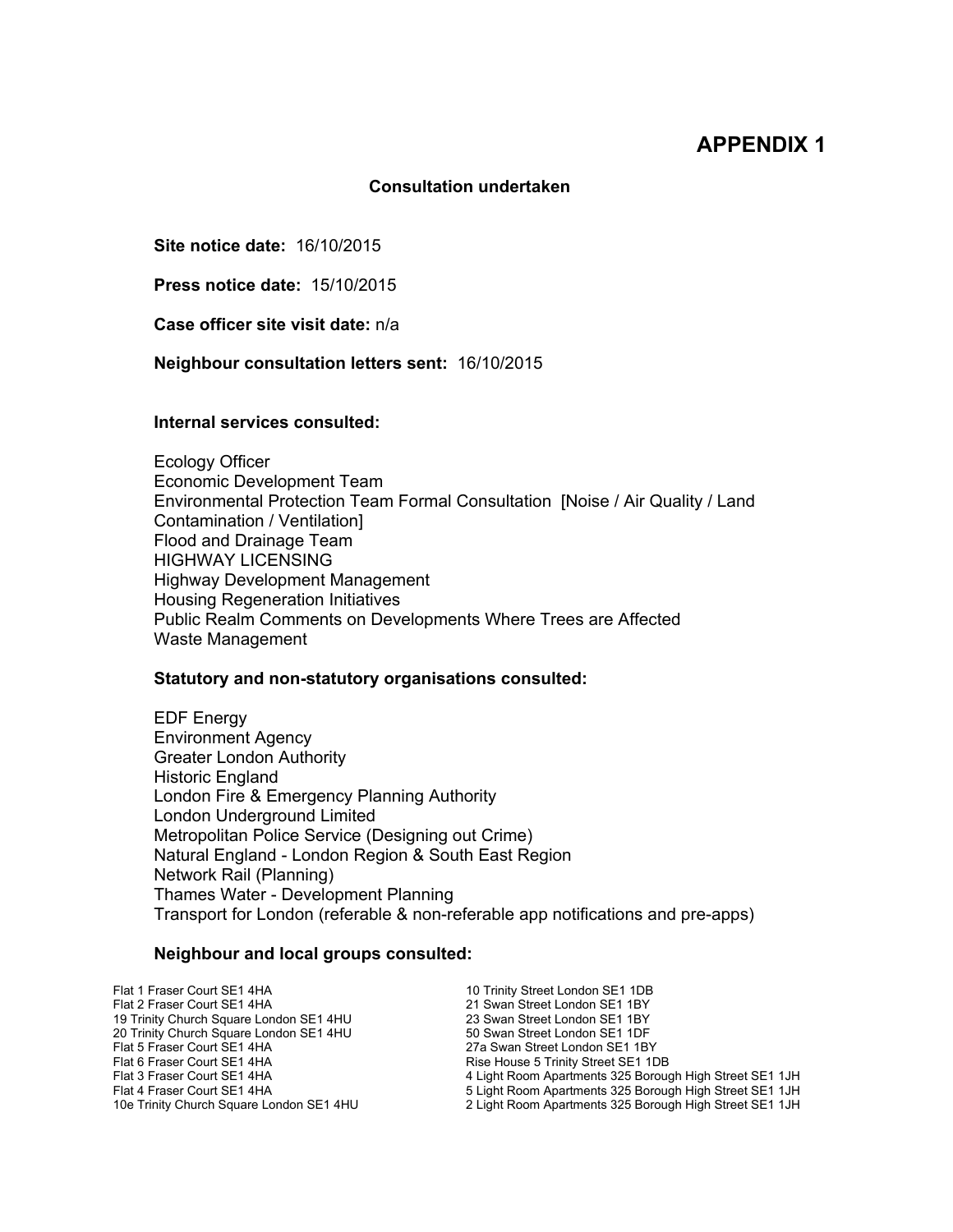10c Trinity Church Square London SE1 4HU Advocates Lounge Sessions House SE1 6AZ<br>10d Trinity Church Square London SE1 4HU Southwark Police Station 323 Borough High S 11 Trinity Church Square London SE1 4HU Public Lounge Sessions House SE1 6AZ Basement Flat 67 Trinity Church Square SE1 4HT Jury Lounge Sessions House SE1 6AZ<br>11a Trinity Church Square London SE1 4HU 27b Swan Street London SE1 1BY 11a Trinity Church Square London SE1 4HU 27b Swan Street London SE1 1B<br>Henry Wood Hall Trinity Church Square SE1 4HU Flat 1 Gloucester Court SE1 1DQ Henry Wood Hall Trinity Church Square SE1 4HU Flat 7 Fraser Court SE1 4HA Flat 10 Gloucester Court SE1 1DQ Apartment 1 Rutherford Lodge SE1 4HE 8a Trinity Street London SE1 1DB<br>Apartment 2 Rutherford Lodge SE1 4HE 8a Trinity Street Court SE1 1DQ Apartment 2 Rutherford Lodge SE1 4HE 3 Brockham Street London SE1 4HB Flat 14 Gloucester Court SE1 1DQ<br>5 Brockham Street London SE1 4HB Flat 11 Gloucester Court SE1 1DQ 5 Brockham Street London SE1 4HB 4a Trinity Church Square London SE1 4HU<br>
6a Trinity Church Square London SE1 4HU<br>
27e Swan Street London SE1 1BY 6a Trinity Church Square London SE1 4HU Apartment 3 Rutherford Lodge SE1 4HE Flat 1 18 Trinity Street SE1 1DB<br>Ground Floor Flat 67 Trinity Church Square SE1 4HT 27c Swan Street London SE1 1BY Ground Floor Flat 67 Trinity Church Square SE1 4HT<br>Flat 10 Fraser Court SE1 4HA Flat 10 Fraser Court SE1 4HA 27d Swan Street London SE1 1BY Flat 11 Fraser Court SE1 4HA Flat 4 18 Trinity Street SE1 1DB<br>Flat 8 Fraser Court SE1 4HA Flat 8 Fraser Court SE1 1 Flat 9 Fraser Court SE1 4HA Flat 2 18 Trinity Street SE1 1DB Flat 14 Fraser Court SE1 4HA Flat 3 18 Trinity Street SE1 1DB<br>Flat 15 Fraser Court SE1 4HA Flat 15 Trinity Street S25 B Flat 12 Fraser Court SE1 4HA Basement And Ground Floor 4 Trinity Street SE1 1DB<br>Flat 13 Fraser Court SE1 4HA Basement And Ground Floor Flat 61 Trinity Church Sq 10b Trinity Church Square London SE1 4HU Fifth Floor 291-299 Borough High Street SE1 1JG Flat 8 2 Trinity Church Square SE1 4HU 3 Horsemonger Mews London SE1 4GG<br>Flat 9 2 Trinity Church Square SE1 4HU 3 Trinity Church Square London SE1 4H Flat 9 2 Trinity Church Square SE1 4HU 3 Trinity Church Square London SE1 4HU<br>
Flat 6 2 Trinity Church Square SE1 4HU 5 Fourth Floor 291-299 Borough High Street Flat 6 2 Trinity Church Square SE1 4HU Fourth Floor 291-299 Borough High Street SE1 1JG<br>Flat 7 2 Trinity Church Square SE1 4HU Fourth Floor 2011 10 Unit 3 Arches 80 And 81 Newington Court SE1 6DF Flat 7 2 Trinity Church Square SE1 4HU Unit 3 Arches 80 And 81 Newington Court SE1 6DF<br>Flat 3 22 Trinity Church Square SE1 4HY Unit 4 Arches 78 And 79 Newington Court SE1 6DF Flat 4 22 Trinity Church Square SE1 4HY<br>Flat 1 22 Trinity Church Square SE1 4HY Flat 1 22 Trinity Church Square SE1 4HY Unit 1 Arches 84 And 85 Newington Court SE1 6DF<br>Flat 2 22 Trinity Church Square SE1 4HY Street SE Second Floor And Third Floor Flat 2 Trinity Street SE Flat 2 22 Trinity Church Square SE1 4HY Second Floor And Third Floor Flat 2 Trinity Street SE1 1DB<br>Flat 1 14 Trinity Church Square SE1 4HU Second Floor Flat 4 Trinity Street SE1 1DB Flat 1 14 Trinity Church Square SE1 4HU Second Floor Flat 4 Trinity Street SE1 1DB<br>Flat 2 14 Trinity Church Square SE1 4HU Third Floor Borough Medical Centre SE1 6E Flat 5 5 Trinity Church Square SE1 4HU<br>Flat 6 5 Trinity Church Square SE1 4HU First Floor Flat 4 Trinity Street SE1 1DB Flat 6 5 Trinity Church Square SE1 4 HU Flat 5 14 Trinity Church Square SE1 4HU Flat C 307 Borough High Street SE1 1JH<br>Flat 5 2 Trinity Church Square SE1 4HU Flat D 307 Borough High Street SE1 1JH Flat 3 14 Trinity Church Square SE1 4HU Flat 4 14 Trinity Church Square SE1 4HU Flat B 307 Borough High Street SE1 1JH<br>Flat 1 2 Trinity Church Square SE1 4HU 325a Borough High Street London SE1 1 Flat 1 2 Trinity Church Square SE1 4HU 325a Borough High Street London SE1 1JH<br>7b Trinity Church Square London SE1 4HU 325b Borough High Street London SE1 1JH 7c Trinity Church Square London SE1 4HU 16c Trinity Church Square London SE1 4HU Flat 2 305 Borough High Street SE1 1JH<br>Ta Trinity Church Square London SE1 4HU Flat 1 29 Swan Street SE1 1DF 7a Trinity Church Square London SE1 4HU 1 Trinity Church Square London SE1 4HU Flat 4 29 Swan Street SE1 1DF<br>10a Trinity Church Square London SE1 4HU Flat 2 29 Swan Street SE1 1DF 10a Trinity Church Square London SE1 4HU 7d Trinity Church Square London SE1 4HU<br>
9a Trinity Church Square London SE1 4HU<br>
Flat 3 305 Borough High Street SE1 1JH 9a Trinity Church Square London SE1 4HU Flat 4 2 Trinity Church Square SE1 4HU Flat 4 305 Borough High Street SE1 1JH<br>12a Trinity Church Square London SE1 4HU Flat 42 Trinity Street London SE1 4HS 12a Trinity Church Square London SE1 4HU Flat 2 2 Trinity Church Square SE1 4HU 58 Trinity Church Square London SE1 4HT<br>Flat 3 2 Trinity Church Square SE1 4HU 58 Trinity Church Square London SE1 4HT 16a Trinity Church Square London SE1 4HU 64 Trinity Church Square London SE1 4HT 16b Trinity Church Square London SE1 4HU 61 Trinity Church Square London SE1 4HT 12b Trinity Church Square London SE1 4HU Flat 12 St Michaels Court SE1 1HY<br>12c Trinity Church Square London SE1 4HU Avon House 275-287 Borough High First Floor Second Floor And Third Floor 289-299 Borough High Street SE1 1JG Ground Floor 293-295 Borough High Street SE1 1JG Flat 11 St Michaels Court SE1 1HY<br>Flat 8 St Michaels Court SE1 1HY Flat 8 St Michaels Court SE1 1HY Flat 10 St Michaels Court SE1 1HY Britannia House 7 Trinity Street SE1 1DB Crown Court Basement To Second Floors Sessions House SE1 6AZ Basement And Ground Floor 305-307 Borough High Street SE1 1JH Flat B 60 Trinity Church Square SE1 4HT Flat B 67 Trinity Church Square SE1 4HT Flat B 67 Trinity Church Square SE1 4HT Second Floor Flat 8 Trinity Street SE1 1DB

10f Trinity Church Square London SE1 4HU 3 Light Room Apartments 325 Borough High Street SE1 1JH<br>10c Trinity Church Square London SE1 4HU Advocates Lounge Sessions House SE1 6AZ Southwark Police Station 323 Borough High Street SE1 1JL 12a Trinity Street London SE1 1DB Flat 15 Fraser Court SE1 4HA 1 Light Room Apartments 325 Borough High Street SE1 1JH<br>1 Light Room Apartments 325 Borough High Street SE1 1DB Basement And Ground Floor Flat 61 Trinity Church Square SE1 4HT Unit 4 Arches 78 And 79 Newington Court SE1 6DF<br>Offices 23 Harper Road SE1 6AW Third Floor Borough Medical Centre SE1 6ED<br>First Floor Flat 2 Trinity Street SE1 1DB Flat D 307 Borough High Street SE1 1JH<br>Flat A 307 Borough High Street SE1 1JH 325b Borough High Street London SE1 1JH<br>Flat 1 305 Borough High Street SE1 1JH 63 Trinity Church Square London SE1 4HT Avon House 275-287 Borough High Street SE1 1JE Flat 9 St Michaels Court SE1 1HY 301-303 Borough High Street London SE1 1JH

1-3 Trinity Street London SE1 1DB

65 Trinity Church Square London SE1 4HT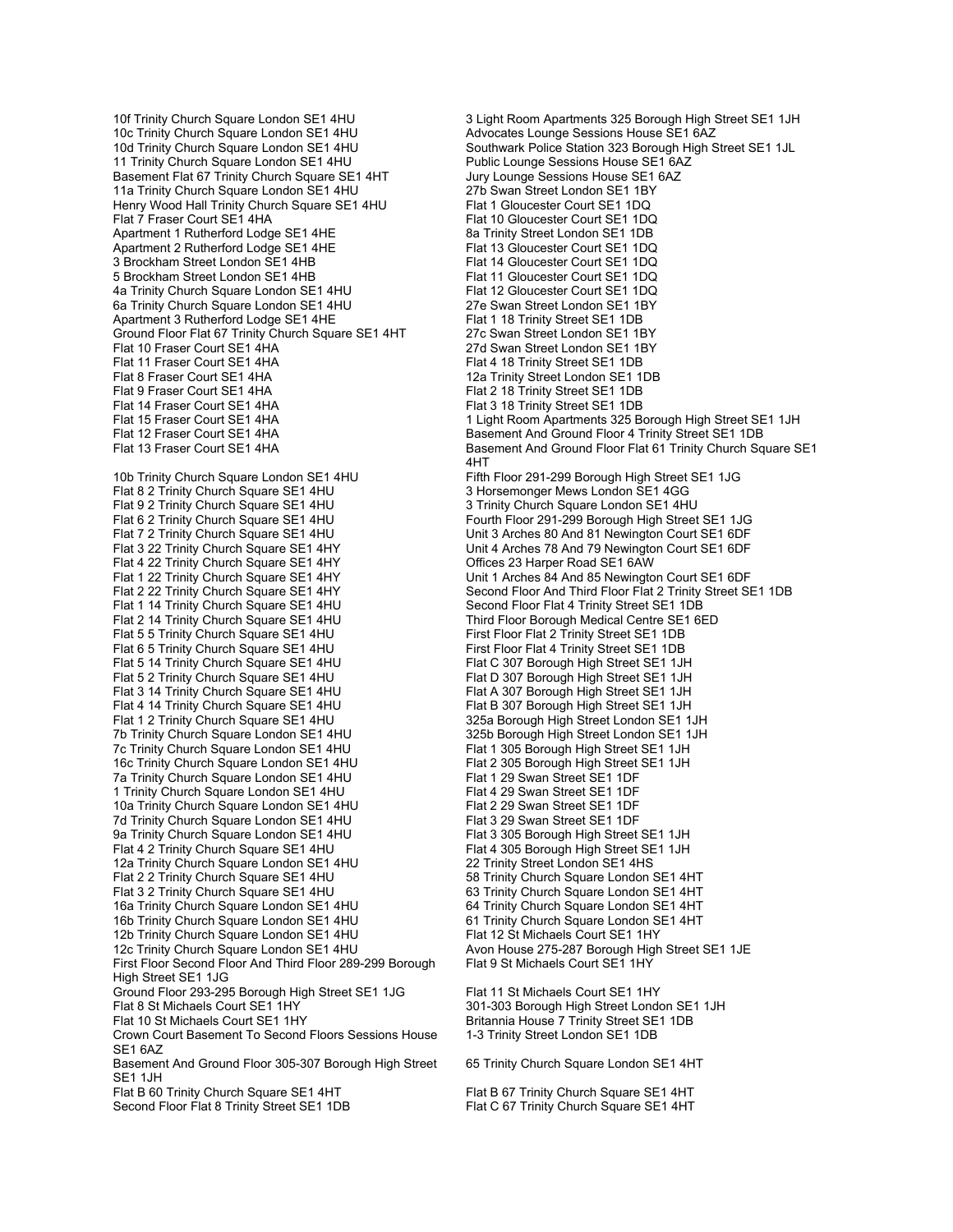Flat G 62 Trinity Church Square SE1 4HT 6 Trinity Church Square London SE1 4HU<br>Flat A 60 Trinity Church Square SE1 4HT 6 Trinity Church Square SE1 4HT Flat A 60 Trinity Church Square SE1 4HT<br>Flat 4 St Michaels Court SE1 1HY Flat 4 St Michaels Court SE1 1HY Flat 3 5 Trinity Church Square SE1 4HU<br>Flat 5 St Michaels Court SE1 1HY Flat 4 5 Trinity Church Square SE1 4HU Third Floor Flat 8 Trinity Street SE1 1DB<br>Flat 2 St Michaels Court SE1 1HY Flat 2 5 Trinity Church Square SE1 4HU Ground Floor To First Floor Borough Medical Centre SE1 6ED 13 Trinity Church Square London SE1 4HU Crown Court Swan Street SE1 1DF 66 Trinity Church Square London SE1 4HT<br>
Second Floor Borough Medical Centre SE1 6ED 12 Trinity Church Square London SE1 4HU Second Floor Borough Medical Centre SE1 6ED Ground Floor Left 7 Newington Causeway SE1 6ED 4 Trinity Church Square London SE1 4 HU<br>4 Trinity Church Square London SE1 4 HU Ground Floor 14-16 Trinity Street SE1 1DB First Floor And Second Floor 14-16 Trinity Street SE1 1DB 21 Trinity Church Square London SE1 4HU<br>Flat 7 St Michaels Court SE1 1HY Flat F 62 Trinity Church Square SE1 4HT 9 Newington Causeway London SE1 6ED<br>
21 Harper Road London SE1 6AW Flat 7 Gloucester Court SE1 1DQ 21 Harper Road London SE1 6AW Flat 7 Gloucester Court SE1 1DQ<br>21 T-9 Newington Causeway London SE1 6ED Flat 4 Gloucester Court SE1 1DQ 7-9 Newington Causeway London SE1 6ED<br>49 Harper Road London SE1 6AP Flat 5 Gloucester Court SE1 1DQ 49 Harper Road London SE1 6AP 51 Harper Road London SE1 6AP 297 Borough High Street London SE1 1JG 25-29 Harper Road London SE1 6AW Flat 8 Gloucester Court SE1 1DQ<br>Flat 2 19 Harper Road SE1 6AW Flat 9 Gloucester Court SE1 1DQ Flat 2 19 Harper Road SE1 6AW Flat 9 Gloucester Court SE1 1DQ<br>Flat 3 19 Harper Road SE1 6AW Flat 17 Gloucester Court SE1 1DQ Flat 3 19 Harper Road SE1 6AW Flat 17 Gloucester Court SE1 1DQ<br>Flat 1 19 Harper Road SE1 6AW Flat 18 Gloucester Court SE1 1DQ Flat 1 19 Harper Road SE1 6AW Flat 18 Gloucester Court SE1 1DQ<br>Flat 6 19 Harper Road SE1 6AW Flat 15 Gloucester Court SE1 1DQ Flat 6 19 Harper Road SE1 6AW Flat 15 Gloucester Court SE1 1DQ<br>Flat 7 19 Harper Road SE1 6AW Flat 16 Gloucester Court SE1 1DQ Flat 7 19 Harper Road SE1 6AW Flat 16 Gloucester Court SE1 1DQ<br>Flat 4 19 Harper Road SE1 6AW Flat 20 Gloucester Court SE1 1DQ Flat 5 19 Harper Road SE1 6AW Flat 3 Gloucester Court SE1 1DQ<br>53 Harper Road London SE1 6AP Flat 19 Gloucester Court SE1 1DQ Flat B 62 Trinity Church Square SE1 4HT<br>Flat B 59 Trinity Church Square SE1 4HT Flat A 62 Trinity Church Square SE1 4HT 1 1 Hulme Place London SE1 1HX<br>1 Hulme Place London SE1 1HX<br>1 Hulme Place London SE1 1HX Flat A 59 Trinity Church Square SE1 4HT 2 Hulme Place London SE1 1HX<br>2 Hulme Place London SE1 1HT 2 Flat 3 St Michaels Court SE1 1HY Flat D 62 Trinity Church Square SE1 4HT Flat 3 St Michaels Court SE1 1HY<br>Flat E 62 Trinity Church Square SE1 4HT Flat 6 St Michaels Court SE1 1HY Flat E 62 Trinity Church Square SE1 4HT Flat 6 St Michaels Court SE1 1HY<br>Flat C 62 Trinity Church Square SE1 4HT Flat 1 St Michaels Court SE1 1HY Flat C 62 Trinity Church Square SE1 4HT<br>Flat C 59 Trinity Church Square SE1 4HT Flat C 59 Trinity Church Square SE1 4HT 33 Swan Street London SE1 1DF Flat C 59 Trinity Church Square SE1 4HT<br>59 Harper Road London SE1 6AP 55 Harper Road London SE1 6AP 57 Harper Road London SE1 6AP 6 6 Trinity Street London SE1 1DB<br>Flat 2 6 Trinity Street SE1 1DB 6 6 Trinity Street London SE1 1DB Flat 2 6 Trinity Street SE1 1DB<br>
Flat 3 6 Trinity Street SE1 1DB<br>
20 Trinity Street London SE1 1DB 9 Trinity Church Square London SE1 4HY 2 Trinity Street London SE1 1DB<br>Flat 1 6 Trinity Street SE1 1DB 2 2 2 2 100 Pall Mall London SW1Y 5NQ Flat 1 6 Trinity Street SE1 1DB<br>25 Swan Street London SE1 1BY<br>12a Trinity Street Borough SE1 1I

Flat 4 5 Trinity Church Square SE1 4HU Flat 2 5 Trinity Church Square SE1 4HU 16 Trinity Church Square London SE1 4HU Flat 20 Gloucester Court SE1 1DQ Flat 19 Gloucester Court SE1 1DQ<br>Flat 2 Gloucester Court SE1 1DQ 307 Borough High Street London SE1 1JH<br>1 Hulme Place London SE1 1HX 299 Borough High Street London SE1 1JG<br>12 Trinity Street London SE1 1DB 20 Trinity Street London SE1 1DB 12a Trinity Street Borough SE1 1DB 42 Trinity Church Square SE1 4HY

**Re-consultation:** n/a